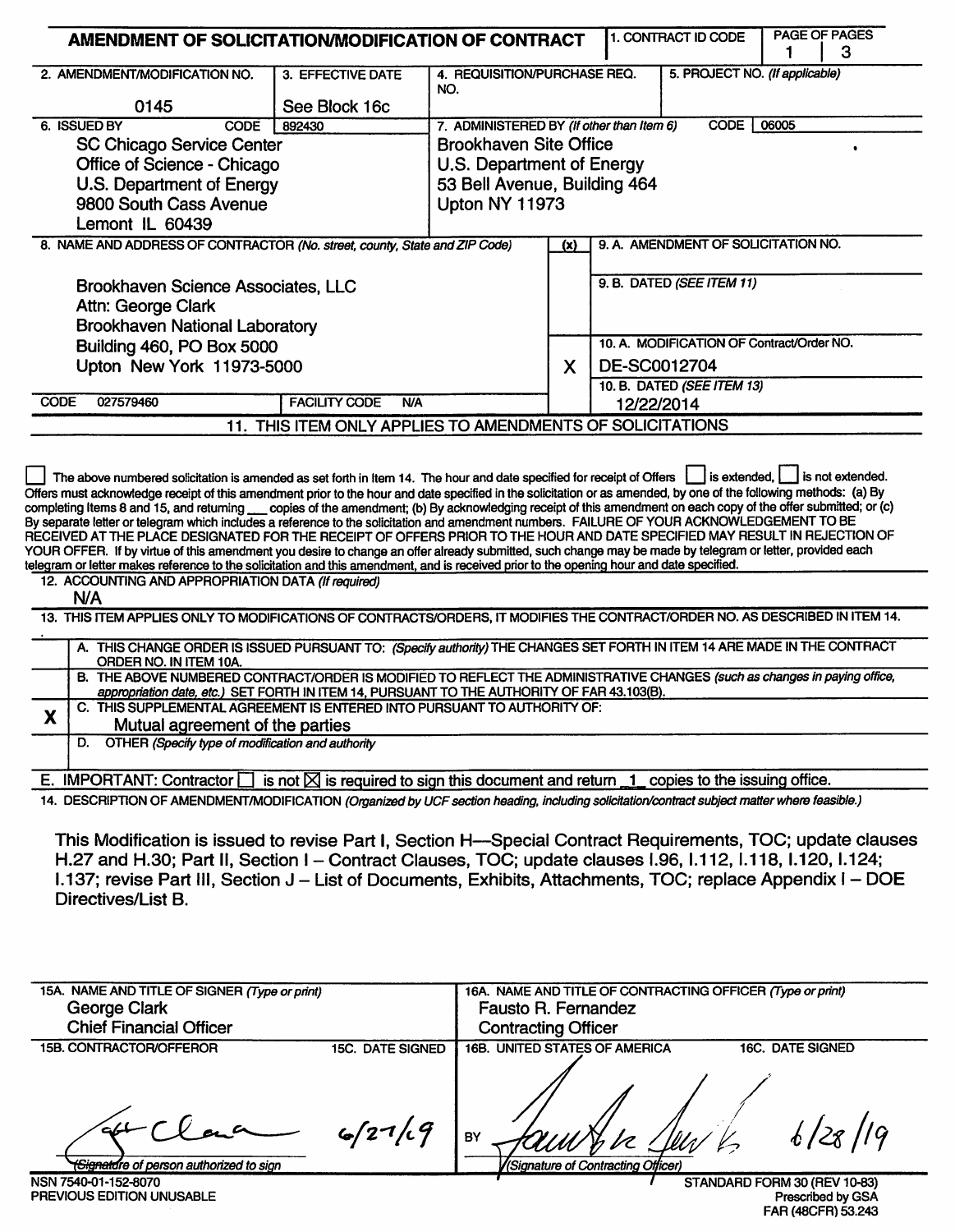|                                               | REFERENCE NO. OF DOCUMENT BEING CONTINUED | OF<br>PAGE |  |
|-----------------------------------------------|-------------------------------------------|------------|--|
| <b>CONTINUATION SHEET</b> $DE-SC0012704/0145$ |                                           |            |  |

- 14. Description of Amendment/Modification (continued):
	- **1. Part I, Section H—Special Contract Requirements, Table of Contents (TOC):** Section H is revised to update clauses H.27 and H.30.

The following clause has been revised; replace the prior version with the updated attachment provided herein:

**a.** Clause H.27 – Agreements for Commercializing Technology – This clause is revised IAW Department of Energy Acquisition Letter (AL) 2018-06, Agreements in Commercializing Technologies (ACT).

2 3

- **b. Clause H.30 – Lobbying Restriction (as per AL-2019-02 - Dec 10, 2018)**  This clause is revised IAW Department of Energy Policy Flash 2019-09, Implementation of Division A, Title III and Title V of the Energy and Water, Legislative Branch, and Military Construction and Veterans Affairs Appropriations Act, 2019, Pub. L. No. 115-244. Section 501 Lobbying Restrictions.
- **2. Part II, Section I – Contract Clauses, Table of Contents (TOC):** Section I TOC is revised to update clauses I.96, I.118, and I.120. Delete clauses I.112, I.124, and I.137.

The following clauses have been revised; replace the prior version with the updated attachments provided herein:

- **a. Clause I.96 – FAR 52.251-1, Government Supply Sources (APR 2012) (SC Alternate) (APR 2018):**  This clause is revised IAW Head of the Contracting Activity Office of Science Revolutionary Working Group approved alternates/deviations dated April 2, 2018.
- **b. Clause I.118 – DEAR 970.5203-1, Management Controls (JUN 2007) (SC Alternate II) (APR 2018):** This clause is revised IAW Head of the Contracting Activity Office of Science Revolutionary Working Group approved alternates/deviations dated April 2, 2018.
- **c. Clause I.120 – DEAR 970.5203-3, Contractor's Organization (DEC 2000) (SC Alternate) (APR 2018):** This clause is revised IAW Head of the Contracting Activity Office of Science Revolutionary Working Group approved alternates/deviations dated April 2, 2018.

The following clauses have been deleted:

- **a. Clause I.112 – DEAR 952.226-74, Displaced Employee Hiring Preference (JUN 1997):** This clause is hereby deleted from the Prime Contract IAW Head of the Contracting Activity Office of Science Revolutionary Working Group approved alternates/deviations dated April 2, 2018.
- **b. Clause I.124 – DEAR 970.5208-1, Printing (DEC 2000**): This clause is hereby deleted from the Prime Contract IAW Head of the Contracting Activity Office of Science Revolutionary Working Group approved alternates/deviations dated April 2, 2018.
- **c. Clause I.137 – DEAR 970.5226-3, Community Commitment (DEC 2000):** This clause is hereby deleted from the Prime Contract IAW Head of the Contracting Activity Office of Science Revolutionary Working Group approved alternates/deviations dated April 2, 2018.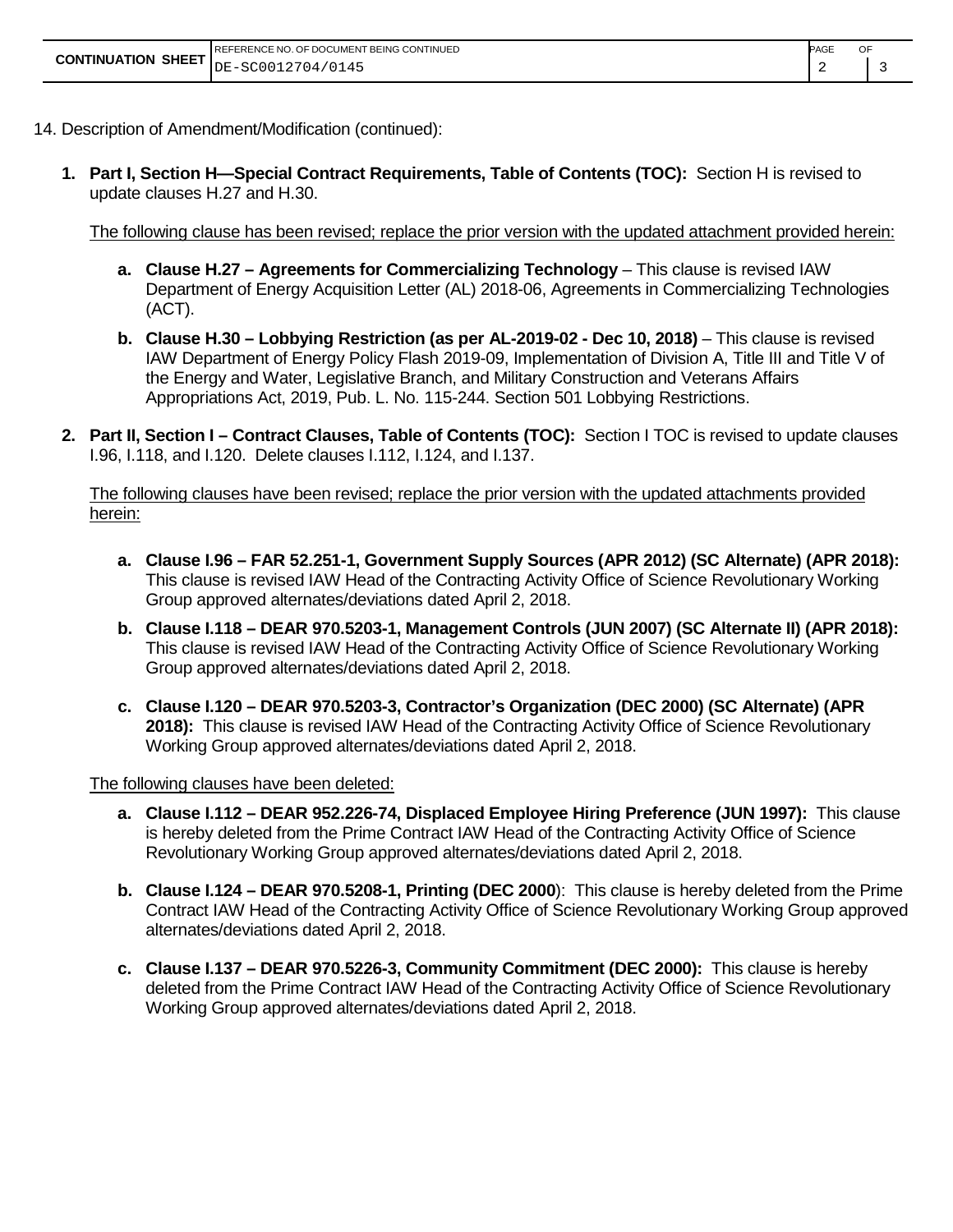| <b>PAGE</b><br>REFERENCE NO. OF DOCUMENT BEING CONTINUED |  |  |  |
|----------------------------------------------------------|--|--|--|
| <b>CONTINUATION SHEET</b> $DE-SC0012704/0145$            |  |  |  |

- **3. Part III, Section J – List of Documents, Exhibits, Attachments, Table of Contents (TOC):** Section J TOC is revised to reflect the following: replace Appendix I – DOE Directives/List B.
	- **a. Appendix I – DOE Directives/List** identified as Modification No. 0140 has been revised; replace the prior version with the attached Appendix I identified as Modification No. 0145. The revisions are as follows:

| SUMMARY OF DIRECTIVE CHANGES |                                                                               |               |                                                          |  |  |
|------------------------------|-------------------------------------------------------------------------------|---------------|----------------------------------------------------------|--|--|
| <b>ORDER</b>                 | TITI F                                                                        | <b>CHANGE</b> | <b>NOTES</b>                                             |  |  |
| O 205.1C                     | Department of Energy Cyber Security Program                                   | Update        | IAW DOE Policy Flash 2019-09<br>dated December 10, 2018. |  |  |
| $O$ 486.1                    | Department of Energy Foreign Government Talent<br><b>Recruitment Programs</b> | Add           | New final directive issued June 7<br>2019.               |  |  |

#### **Attachments:**

- $\triangleright$  Part I, Section H Special Contract Requirements  $\div$  H.27, H.30
- ▶ Part II, Section I Contract Clauses  $\div$  1.96, 1.118, 1.120
- $\triangleright$  Part III, Section J List of Documents, Exhibits, Attachments
	- Appendix I DOE Directives/List B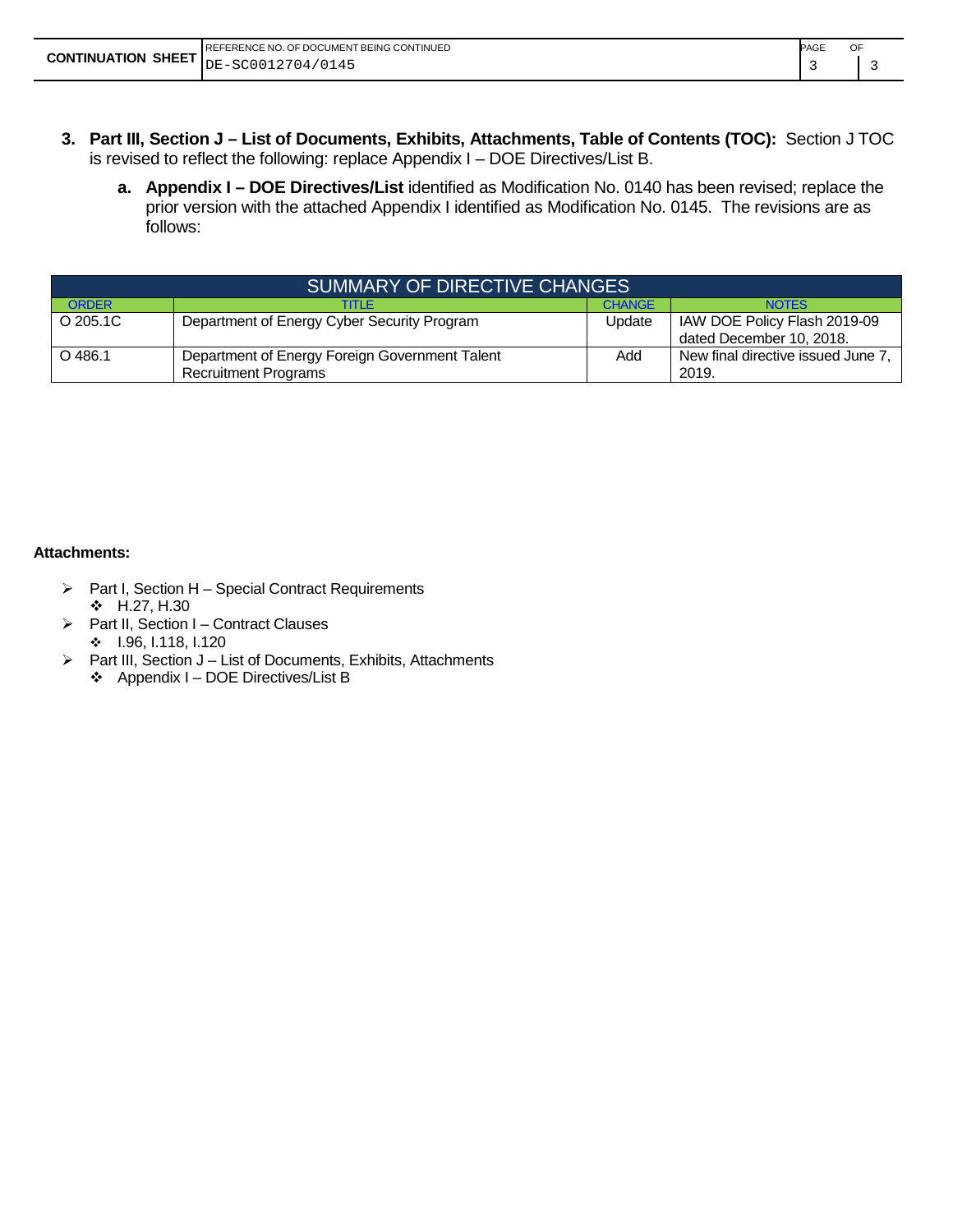#### **CLAUSE H.27 - AGREEMENTS FOR COMMERCIALIZING TECHNOLOGY**

This H-clause authorizes the use of the mechanism: Agreements for Commercializing Technology (ACT). In accordance with the requirements specified in this H-clause, the M&O Contractor may conduct third partysponsored research at the M&O Contractor's risk. While the Department believes ACT has the potential to greatly assist in the commercialization of technologies, it also specifically recognizes that ACT can be used for other engagements with outside entities that are not necessary aimed at commercialization (e.g., technical assistance, training, studies), but which facilitate access to DOE facilities. In performing ACT work, the M&O Contractor may use staff and other resources associated with this M&O contract for the purposes of conducting technical services<sup>1</sup>, training, studies, performing research and development, and/or furthering the technology transfer mission of the Department, only when such work does not interfere with DOE-funded activities conducted as authorized by other parts of this M&O contract. The resources that may be used include Government- owned or leased facilities, equipment, or other property that is either in the M&O Contractor's custody or available to the M&O Contractor under this M&O contract (unless specifically excluded by the Contracting Officer). For M&O Contractor activities conducted under authority of this H-clause, the M&O Contractor shall provide full-cost recovery, assume indemnification and liability as provided in paragraph 9 below, and may assume other risks normally borne by private parties sponsoring research at the DOE national laboratories and production plants. In exchange for accepting such risks, or for other private consideration provided by the M&O Contractor, the M&O Contractor is authorized to negotiate separate ACT agreements with the sponsoring third parties. Under ACT agreements, the M&O Contractor may charge those parties additional compensation beyond the full costs of the work at the facility.

The following applies to all work conducted under the ACT mechanism regardless of the source of funding:

- 1. *Authority to Perform work under this H-clause*. Pursuant to the Atomic Energy Act of 1954, as amended (42 U.S.C. 2011 et seq.) and other applicable authorities, the M&O Contractor may perform work for non-Federal entities, in accordance with the requirements of this H- clause.
- 2. *M&O Contractor's Implementation*. For ACT work conducted under the contract, the M&O Contractor must draft, implement, and maintain formal policies, practices, and proceduresin accordance with this H-clause, which must be approved by the Contracting Officer, and such approval shall not be unreasonably withheld.

<span id="page-3-0"></span>\_\_\_\_\_\_\_\_\_\_\_\_\_\_\_\_\_\_\_\_\_\_\_\_\_\_\_\_\_

<sup>1</sup> Services that are routinely performed for DOE and multiple sponsors with little to no variance in the scope of work e.g., calibration services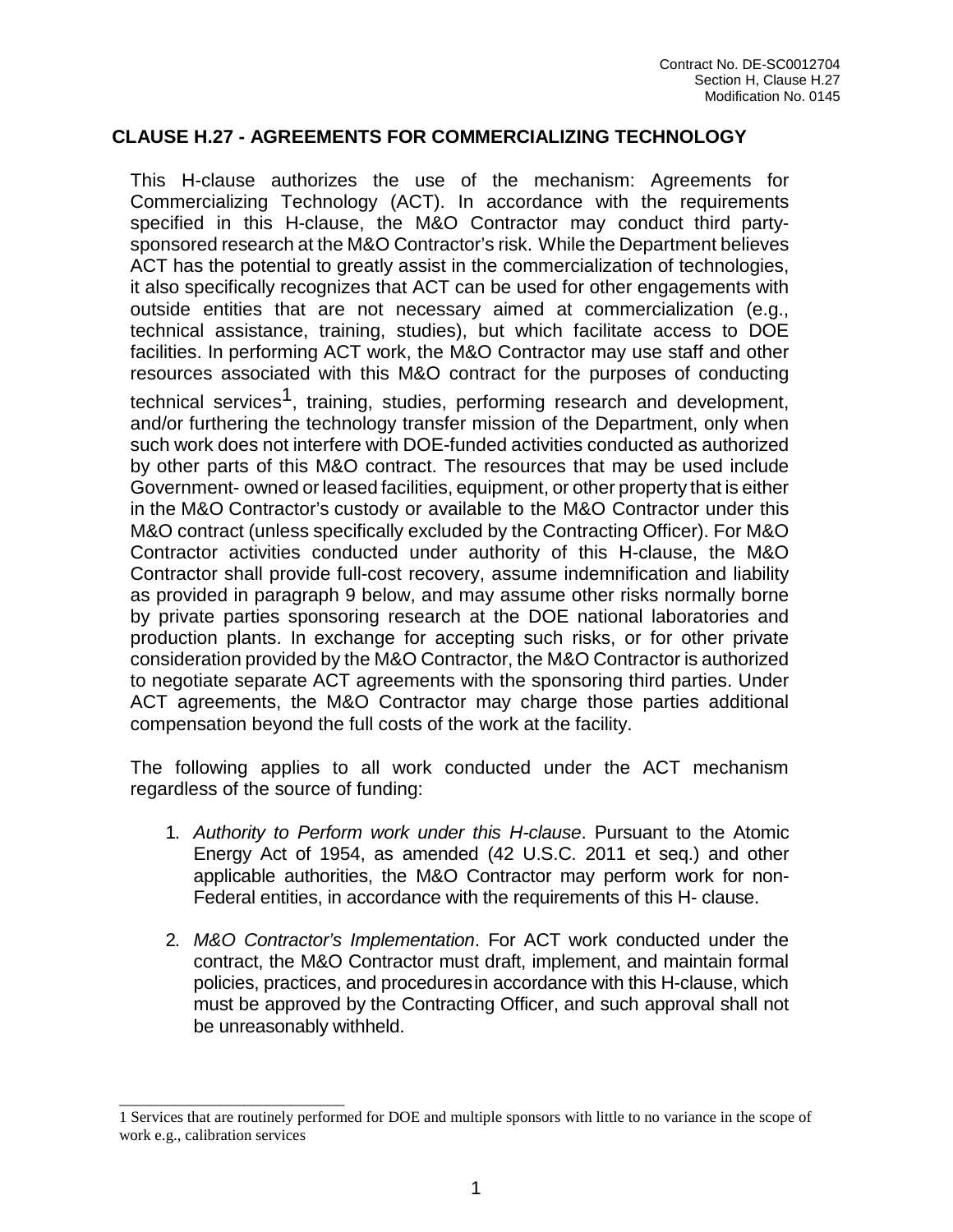- 3. *Conditions for Participation in ACT.* The M&O Contractor:
	- a. Must not perform ACT activities that would place it in direct competition with the private sector;
	- b. May only conduct work under this H-clause if the work does not interfere with or adversely affect projects and programs the M&O Contractor conducts on behalf of the DOE under this contract, and complies with the terms and conditions of the prime contract. If the Government determines that an activity conducted under this Hclause interferes with the Department's work under the M&O contract, or that termination/stay/suspension of work under an ACT agreement is in the best interest of the Government, the M&O Contractor must stop the interfering ACT work immediately to the extent necessary to resolve the interference. At any time, the Contracting Officer may require the use of specified Governmentowned or leased property and facilities for the exclusive use of the DOE mission by providing a written notice excluding said property from the M&O Contractor's activities under this H- clause. Any cost incurred as a result of Contracting Officer decisions identified in this subparagraph shall be borne by the M&O Contractor. The Contracting Officer shall provide to the M&O Contractor in writing its decision, identifying the issues and reasons for the decisions. The M&O Contractor shall be provided with a reasonable opportunity to address and resolve the issues identified by the Contracting Officer;
	- c. Except as otherwise excluded in this H-clause, must perform all ACT activities in accordance with the standards, policies, and procedures that apply to performance under this M&O contract, including but not limited to environmental, safety and health, security, safeguards and classification procedures, and human and animal research regulations;
	- d. Must maintain and provide when requested by the DOE Contracting Officer, a summary of project information for each active ACT project, consisting of: sponsor name; total estimated costs; project title and description; project point of contact; and estimated start and completion dates;
	- e. Is responsible for addressing the following items in ACT agreements as appropriate: disposition of property acquired under the agreement; export control; notice of intellectual property infringement; and a statement that the Government and/or the M&O Contractor shall have the right to perform similar services in the Statement of Work for other Parties as otherwise authorized by this M&O contract subject to applicable data restrictions;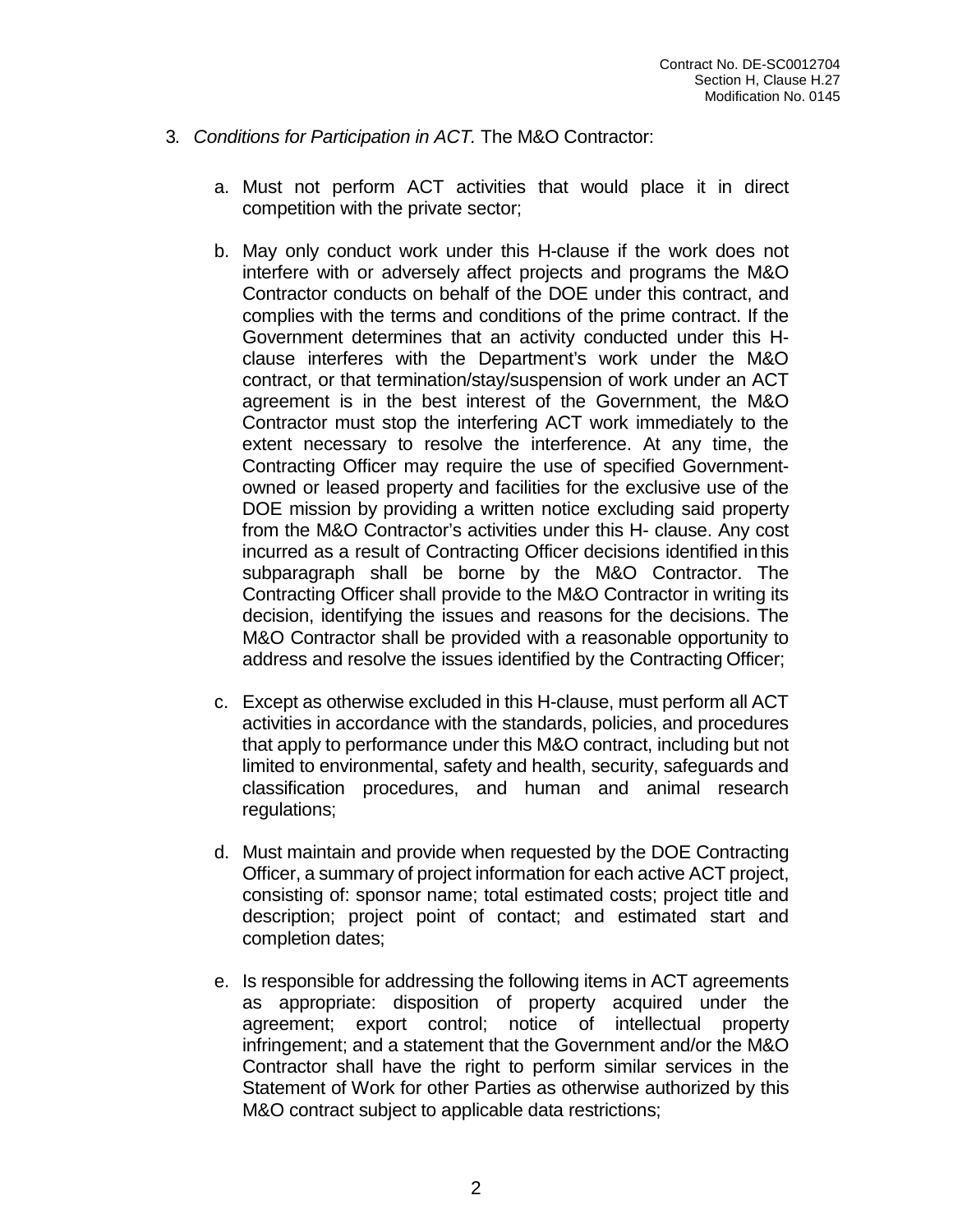- f. Must include a standard legal disclaimer notice on all publications generated under ACT activities. Each DOE M&O Contractor has its own pre-approved publications statement, and this should be included; and
- g. Must insert the following disclaimer in each agreement under ACT, which must be conspicuous (e.g. bold type, all capital letters, or large font) in all Agreements under ACT so as to meet the standards of due notice.

#### **DISCLAIMER**

THIS AGREEMENT IS SOLELY BETWEEN [INSERT NAME OF THE M&O CONTRACTOR] AND [THE OTHER IDENTIFIED PARTY]. THE UNITED STATES GOVERNMENT IS **NOT** A PARTY TO THIS AGREEMENT, THIS AGREEMENT DOES NOT CREATE ANY OBLIGATIONS OR LIABILITY ON BEHALF OF THE GOVERNMENT AND THE GOVERNMENT MAKES NO EXPRESS OR IMPLIED WARRANTY AS TO THE CONDITIONS OF THE RESEARCH OR ANY INTELLECTUAL PROPERTY, GENERATED INFORMATION, OR PRODUCT MADE OR DEVELOPED UNDER THIS AGREEMENT, OR THE OWNERSHIP, MERCHANTABILITY, OR FITNESS FOR A PARTICULAR PURPOSE OF THE RESEARCH OR RESULTING PRODUCT; THAT THE GOODS, SERVICES, MATERIALS, PRODUCTS, PROCESSES, INFORMATION, OR DATA TO BE FURNISHED HEREUNDER WILL ACCOMPLISH INTENDED RESULTS OR ARE SAFE FOR ANY PURPOSE INCLUDING THE INTENDED PURPOSE; OR THAT ANY OF THE ABOVE WILL NOT INTERFERE WITH PRIVATELY OWNED RIGHTS OF OTHERS. THE GOVERNMENT SHALL NOT BE LIABLE FOR SPECIAL, CONSEQUENTIAL, OR INCIDENTAL DAMAGES ATTRIBUTED TO SUCH RESEARCH OR RESULTING PRODUCT, INTELLECTUAL PROPERTY, GENERATED INFORMATION, OR PRODUCT MADE OR DELIVERED UNDER THIS AGREEMENT. THIS DISCLAIMER DOES NOT AFFECT ANY RIGHTS THE GOVERNMENT MAY HAVE AGAINST THIRD PARTIES ARISING FROM WORK CONDUCTED IN CONNECTION WITH THIS AGREEMENT.

- *4. Contracting Authority.*
	- a. Subject to DOE approval as described in this paragraph, the M&O Contractor is hereby authorized to negotiate terms and conditions between the M&O Contractor and third parties when entering into ACT agreements. The M&O Contractor will have no authority to bind the Government in any way with such terms and conditions. The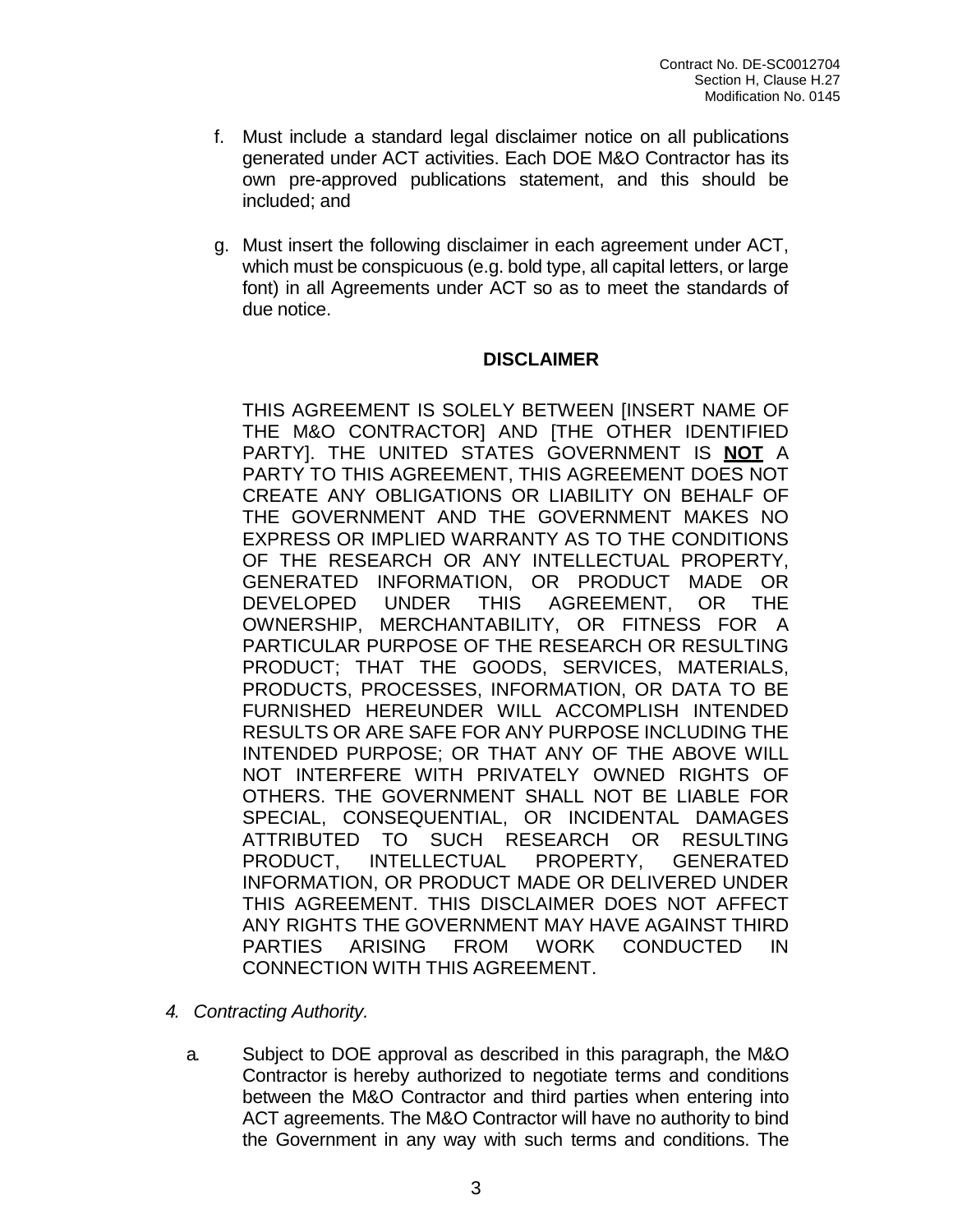Government will have no obligation to the M&O Contractor due to such terms and conditions.

- b. The M&O Contractor shall submit an ACT proposal package (Package) to the Contracting Officer for approval prior to beginning work under an ACT agreement.
	- i. A complete Package will include at a minimum: the identity of the parties to the ACT agreement; the principal place of performance; any foreign ownership or control of the ACT agreement parties; a Statement of Work; an estimate of costs incurred under the M&O contract; an anticipated schedule; identification of key Government equipment and facilities that will be used under the ACT agreement; a list of expected deliverables; identification of the Intellectual Property (IP) lead and proposed selection of IP rights, as defined in DOE Class Waiver W(C)-2011-013; a signed certification by the private party(ies) that the M&O Contractor offered the option to use CRADA and SPP alternatives (see paragraph 7a) sufficiently such that the private parties are aware of the relative costs and other differences between the ACT agreement and the CRADA and SPP alternatives; source of funds, including a statement that no Federal funds, including pass-through funds received as a subcontractor or partner, are being utilized to fund the agreement except as authorized under the FedACT pilot (see paragraph 14 below); applicable ES&H and NEPA documentation; a statement of consideration, summarizing the risk and/or consideration offered the ACT participants in exchange for charging beyond full cost recovery or for other compensation provided by the participants; and when multiple third parties are parties to the ACT agreement, or as otherwise requested by the Contracting Officer, an IP Management Plan that sets forth the proposed disposition of IP rights, and income and royalty sharing, among the parties to an ACT agreement.
	- ii. If the M&O Contractor, the M&O Contractor's parent, member, subsidiary, or other entity in which the M&O Contractor, the M&O Contractor's parent, member or subsidiary has an equity interest, is a party to the ACT agreement, the M&O Contractor shall include as necessary a project-specific addendum to the Master OCI Plan in the Package to address special circumstances not fully anticipated in the prior approved Master OCI Plan (see paragraph 7).
	- iii. If the ACT agreement includes a foreign entity as a party or the statement of work includes the use of human subjects,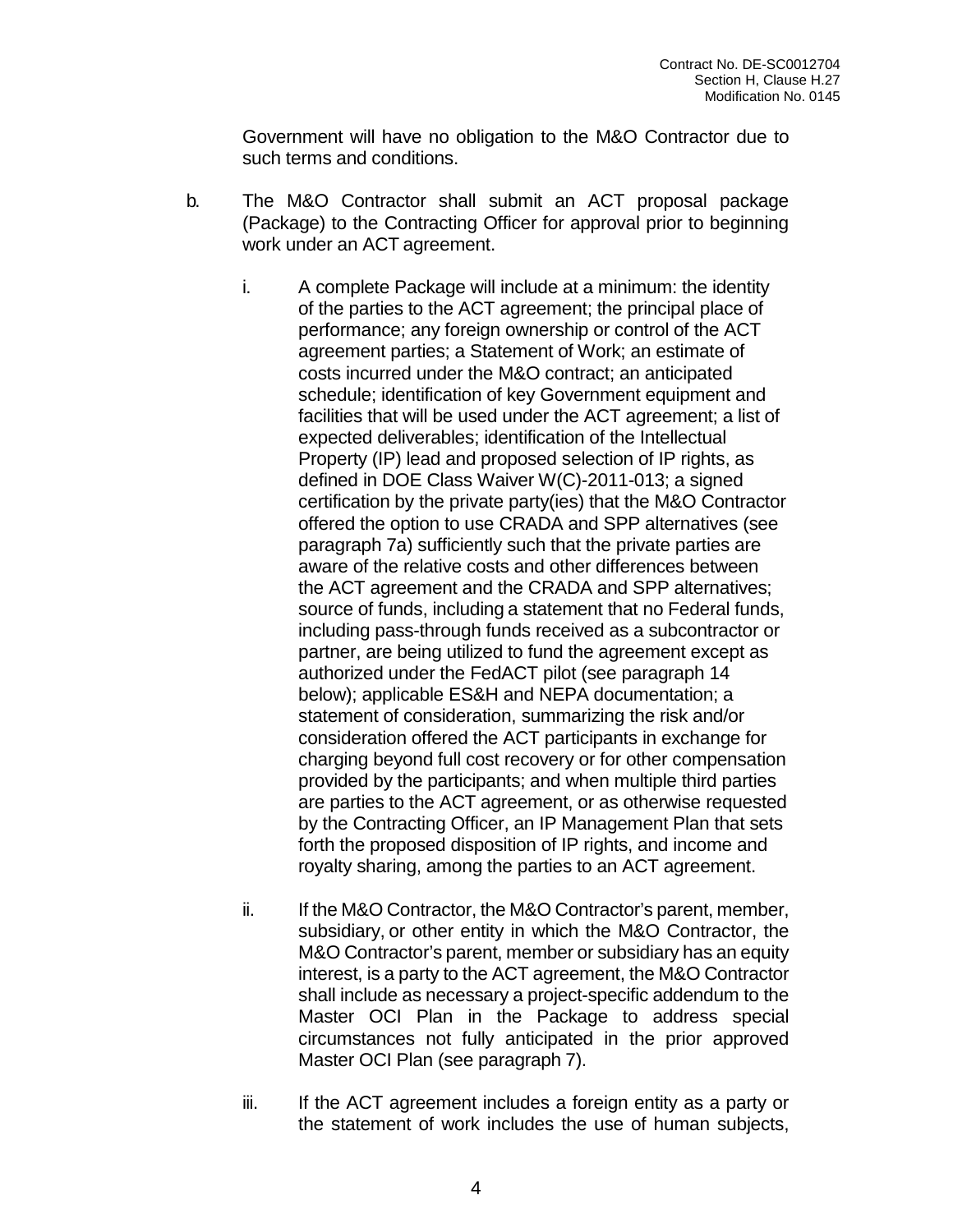animal subjects, classified or sensitive subject matter or describes a work scope involving high risks or hazards including environmental issues, the M&O Contractor shall include additional information as necessary or as requested by the Contracting Officer.

- c. The Contracting Officer shall use reasonable best efforts to review each complete Package submitted by the M&O Contractor under subparagraph 4.b. of this H-clause within ten (10) business days of receiving the Package and provide the M&O Contractor with approval or non-approval of the Package. The review of the complete Package by the Contracting Officer shall include a determination that the proposed work: (1) is consistent with or complementary to DOE missions and the contract statement of work; (2) will not adversely impact programs under the contract scope of work; (3) will not place the contractor in direct competition with the domestic private sector; and (4) will not create a detrimental future burden on DOE resources.
- d. Except as conditionally allowed under subparagraph i. below, the Contracting Officer must approve the Package before the M&O Contractor may begin work under the proposed ACT agreement. If the Contracting Officer rejects the Package then the Contracting Officer must provide said rejection to the M&O Contractor in writing including the reasons for the rejection. Upon receipt of the Contracting Officer's written rejection, the M&O Contractor agrees to not further pursue the work described in the package or incur additional costs under the M&O contract for the work described in the Package.
	- i. The M&O Contractor may request a preliminary determination that the proposed scope of work is consistent with the contract statement of work and the Contracting Officer will use his/her best efforts to provide such a determination within three (3) business days. Upon such a determination from the Contracting Officer, the M&O Contractor may begin work under the ACT agreement at the M&O Contractor's risk pending final approval of the complete Package. The M&O Contractor must submit a complete Package, as identified in subparagraph 4.b. above, within (10) business days of the preliminary determination. All costs associated with the performance of work under a preliminary determination are the responsibility of the M&O Contractor, as no Federal funds will be used to fund any work conducted under this H-clause.
	- ii. If the M&O Contractor, the M&O Contractor's parent, member, subsidiary, or other entity in which the M&O Contractor, the M&O Contractor's parent, member or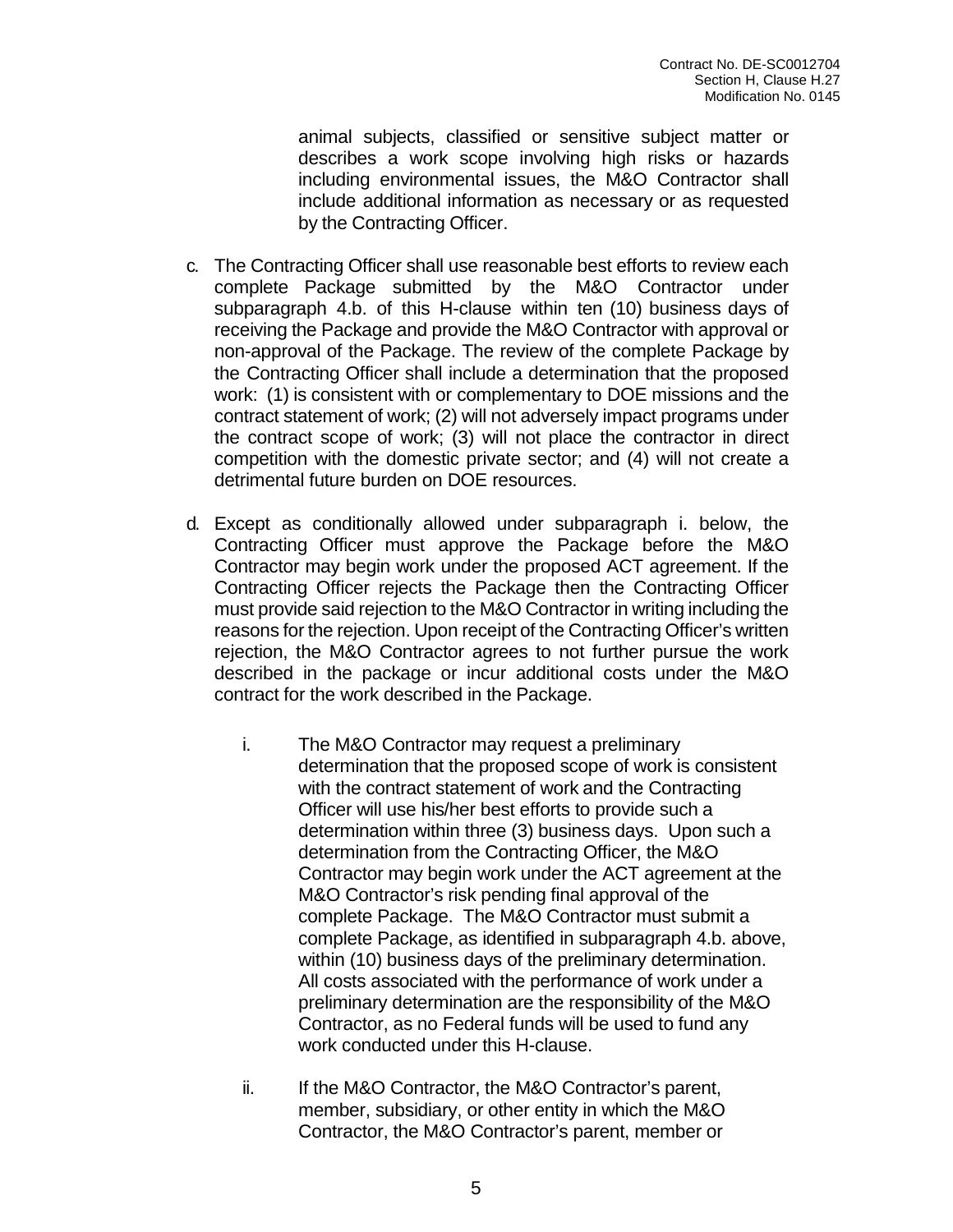subsidiary has an equity interest, is a party sponsoring work in connection with the ACT agreement, work may not commence until approval of the complete Package by the Contracting Officer.

- 5. *Advance Payment for ACT Projects.* The M&O Contractor shall be responsible for providing adequate advance payment for ACT work conducted under this H-clause consistent with procedures defined in the Department's Financial Management Handbook. The M&O Contractor shall be solely responsible for collecting payments from third parties for any work conducted under this H-clause and such collections shall be independent of providing advance payment. For such payments and for any costs, obligations, or liabilities arising due to the M&O Contractor's work under this H-clause, the M&O Contractor is entirely at risk and the Government shall have no risk.
- 6. *Costs.* All direct costs associated with the M&O Contractor's work conducted under this H- clause shall be directly charged to separate and identifiable accounts in accordance with the requirements of the Department's Financial Management Handbook. An allocable portion of indirect costs normally applied to equivalent work under this M&O contract shall also be applied to work conducted under this H-clause in accordance with the requirements of the Financial Management Handbook. As required by the Financial Management Handbook, changes to the Handbook will be incorporated into this H-clause by a unilateral administrative modification to the contract. In addition, all work must be performed at full costs which would include Federal Administrative Charge (FAC).
	- a. Work conducted under this H-clause shall be excluded from the M&O contract award fee calculations and such fee shall not be allocable to work conducted under this H- clause.
	- b. Federal funds will not be used to fund work conducted under this H-clause except as authorized under the FedACT pilot (see paragraph 14 below).
- 7. *Organizational Conflict of Interest.* The M&O Contractor shall conduct work under this H- clause in a manner that minimizes the appearance of conflicts of interest and avoids or mitigates actual conflicts of interest with the M&O Contractor's functions under this M&O contract. Accordingly, the M&O Contractor shall develop an Organizational Conflict of Interest Mitigation Plan (OCI Plan). The OCI Plan should address OCI issues that arise as a result of the M&O Contractor taking a financial interest in ACT projects, especially in those cases where the M&O Contractor retains rights in ACT IP. Said OCI Plan shall be provided to the Contracting Officer for review and approval as soon as practicable after execution of the M&O contract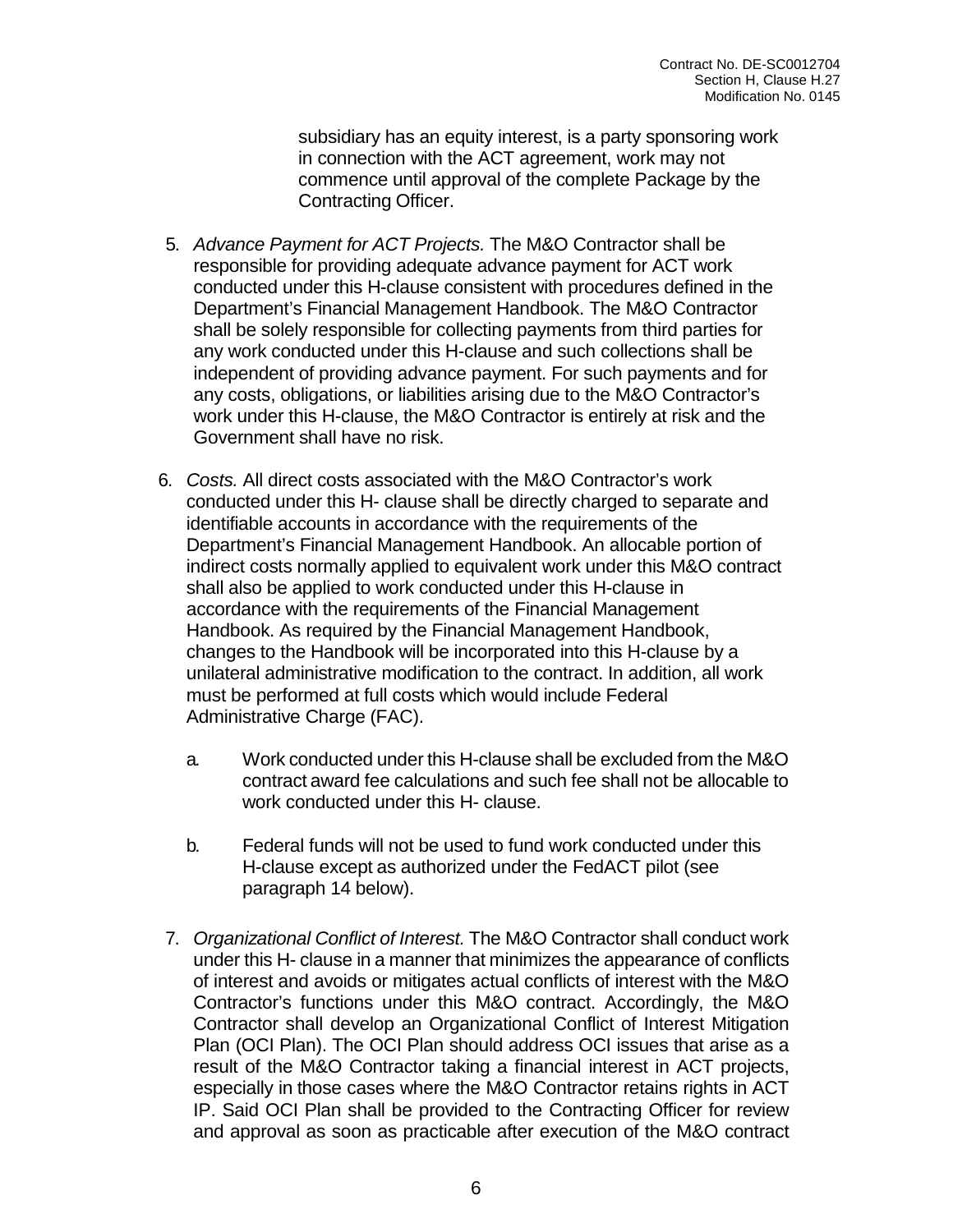modification incorporating this H-clause into the M&O contract. Unless provided otherwise by the Contracting Officer, no work on ACT agreements may commence before Contracting Officer approval of the OCIPlan. In addition to those elements expressly stated in the OCI Plan, the Department may condition any ACT transaction on such other mitigating conditions it determines are appropriate. The OCI Plan shall, at a minimum, include elements that address the following:

- a. *Full Disclosure*. Before work can begin under an ACT transaction, all parties to ACT agreements must sign a DOE-approved certification that they have been fully informed about the availability of SPP agreements and CRADAs in addition to ACT. The certification at a minimum shall briefly describe SPP agreements, CRADAs and ACT, and will include the relative disposition of IP rights and the costs (including identification of any additional costs e.g. insurance, and other compensation to the M&O Contractor under ACT) for each type of agreement for the scope of work being proposed.
- b. *Priority of Work*. The M&O Contractor shall not give work under ACT any special attention or priority over other work under the DOE M&O contract. Work under ACT shall be approved by the Contracting Officer and assigned the same priority relative to other work under the DOE M&O contract that it would normally have if performed under a non-Federal SPP agreement. The Contracting Officer has discretion to determine the agency's priority of work, considering the M&O Contractor's input.
- c. *Participation by Contractor-related Entity*: Where the M&O Contractor, the M&O Contractor's parent, member, subsidiary, or other entity in which the M&O Contractor, the M&O Contractor's parent, member or subsidiary has an equity interest, is a party to the ACT agreement, the M&O Contractor shall include as necessary an addendum to the OCI Plan to address special circumstances not fully anticipated in the OCI Plan.
- d. *Right of Inquiry for ACT IP Designation.* DOE Patent Counsel may inquire into the M&O Contractor's designation of any invention or data as arising under an ACT transaction. The M&O Contractor is responsible for curing any defect identified in such inquiry, and if the M&O Contractor cannot adequately justify the designation or cure the defect, then the parties to the ACT agreement may receive modified rights in the IP to the degree necessary to resolve the issues identified by the inquiry.
- 8. *Intellectual Property.* Disposition of intellectual property (IP) arising from work conducted under this H-clause shall be governed by Class Waiver W(C)-2011-013 (ACT Class Waiver) which is incorporated herein by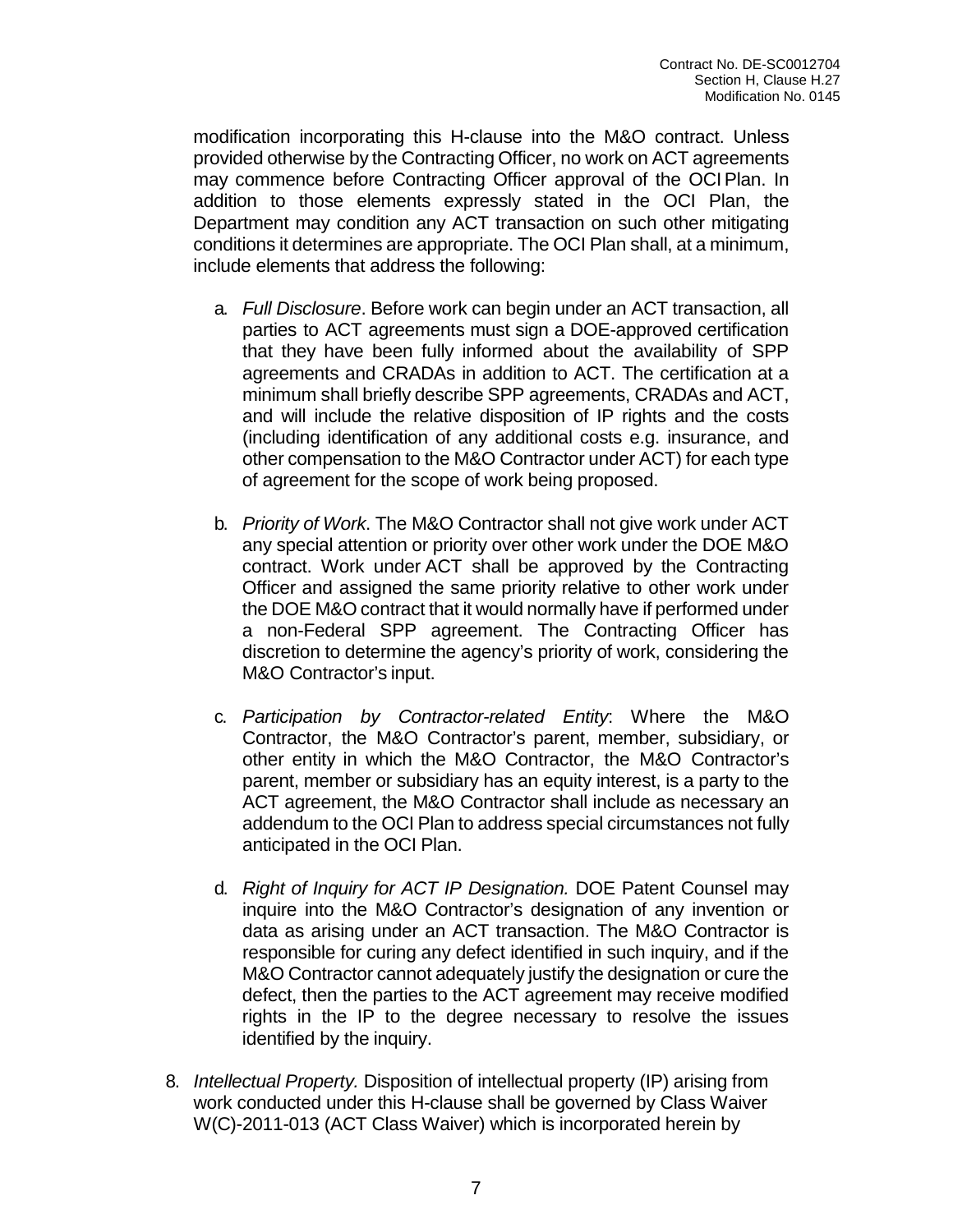#### reference.

- a. All Contractor ACT inventions shall be reported to DOE pursuant to therequirements of the DEAR 970.5227-10 clause of this Contract.
- b. In reporting ACT inventions, the M&O Contractor shall identify the ACT agreement under which the invention was made and specify the rights reserved by the Government pursuant to the ACT Class Waiver.
- c. All technical data identified by the ACT client as Protected ACT Information shall also be marked to identify the ACT agreement under which the data was generated.
- d. The M&O Contractor shall ensure that all rights and obligations concerning ACT IP, including the appropriate IP provisions authorized in the ACT Class Waiver, are clearly provided in ACT agreements, and that all parties granted any rights in ACT IP are informed of the terms of the waived rights, including the rights reserved by the Government.
- e. Where the M&O Contractor receives ownership or license rights to ACT IP, the M&O Contractor may elect to commercialize the ACT IP consistent with the Technology Transfer Mission clause of this M&O contract.
- f. As an alternative to subparagraph e., if the M&O Contractor has an authorized Private Funded Technology Transfer (PFTT) program, the M&O Contractor may elect to retain private ownership of the ACT IP and commercialize the IP under its applicable PFTT clause, using its private funds, where no costs for developing, patenting, and marketing will be allowable under this M&O contract. The M&O Contractor will share royalties collected on ACT IP with inventors in accordance with paragraph (h) of the Technology Transfer Mission clause of this M&O contract.
- g. For ACT projects in which the terms of the Agreement provide that the Government reserves the right to use generated data after the particular project expires, the M&O Contractor must provide to OSTI computer software produced under the Agreement in both source and executable object code format.
- h. Where terms and conditions governing Data and Subject Inventions under this Contract are inconsistent with the terms of the ACT Class Waiver, the ACT Class Waiver will control.
- *9. Contractor Liability and Indemnification.*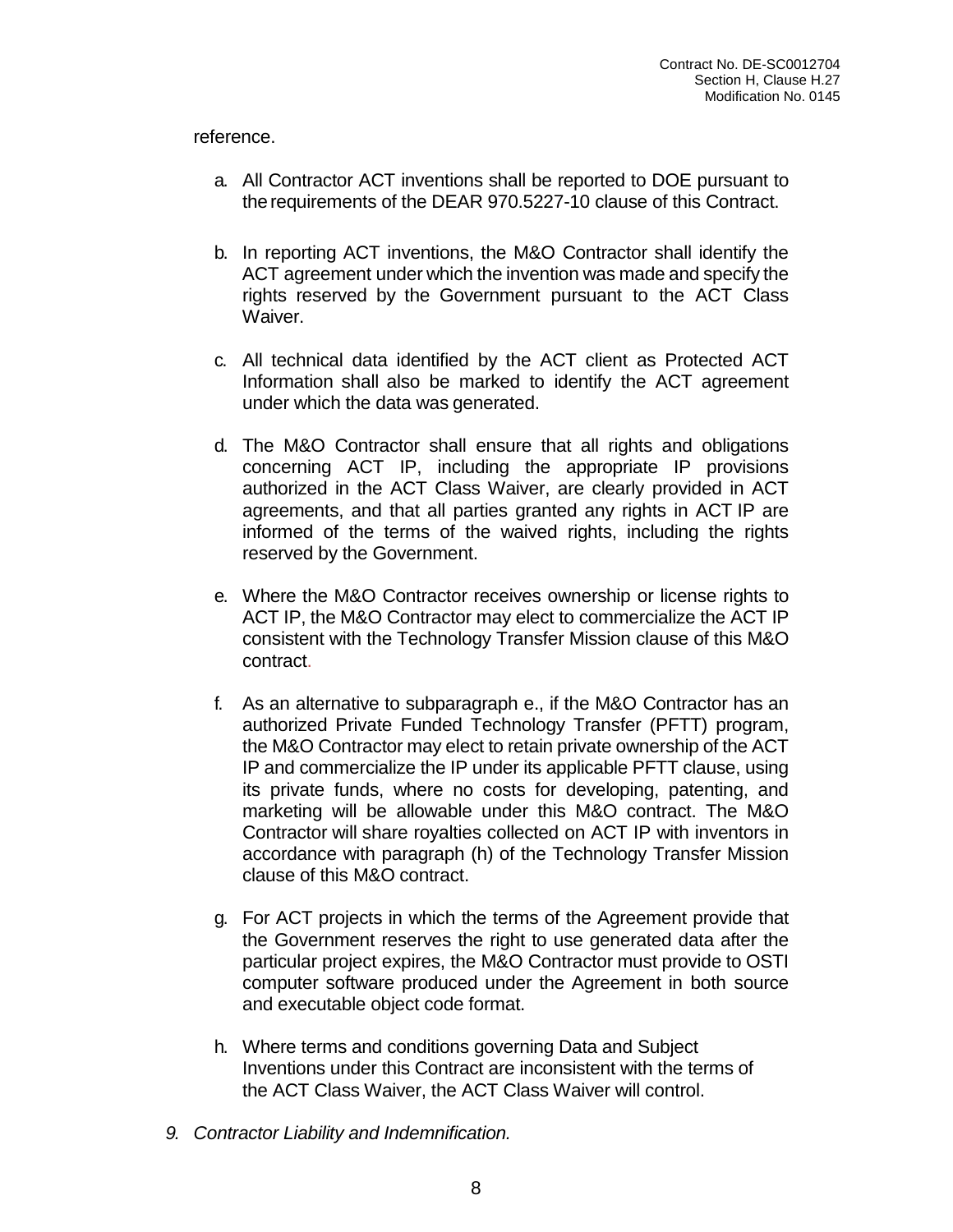- a. *General Indemnity*.
	- (i) The M&O Contractor agrees to indemnify and hold harmless the Government, the Department, and persons acting on their behalf from all liability, including costs and expenses incurred, to any person, including the ACT participants, for injury to or death of persons or other living things or injury to or destruction of property arising out of the performance of an ACT transaction by the Government, the Department, the M&O Contractor, or persons acting on their behalf, or arising out of the use of the services performed, materials supplied, or information given hereunder by any person including the M&O Contractor, and not directly resulting from the fault or negligence of the Government, the Department, or persons (other than the M&O Contractor) acting on their behalf.
	- (ii) Subject to Contracting Officer approval, the General Indemnity set forth in (i) above may be modified or waived where: (1) ACT participants are not providing material or equipment to the M&O Contractor to be used in the performance of the Statement of Work under the ACT transaction; and (2) ACT participants are not sending their employees to the M&O facilities as part of the Statement of Work; and (3) the specific activities performed under the ACT transaction are normally performed by the DOE M&O Contractor under the DOE contract.
	- (iii) Notwithstanding the provisions in a (i) and a (ii) above, the M&O Contractor shall indemnify and hold harmless the Government, the Department, and persons acting on their behalf for loss, damage, or destruction of Government property resulting from the fault or negligence of the M&O Contractor. Such indemnification shall be subject to a liability limit of \$2,000,000 (two million dollars) per year, or such greater liability limit approved by the cognizant DOE/NNSA Contracting Officer under the DOE contract. Above the applicable liability limit, the M&O Contractor's responsibility to the Government for such loss, damage or destruction, shall be as set forth in the "Property" clause of this contract.
- b. *Intellectual Property Indemnity*. The M&O Contractor shall indemnify the Government, its agents, and employees against liability, including costs, for infringement of any United States patent, copyright, or other intellectual property arising out of any acts required or directed to be performed under the Statement of Work under an ACT transaction to the extent such acts are not already performed at the M&O contract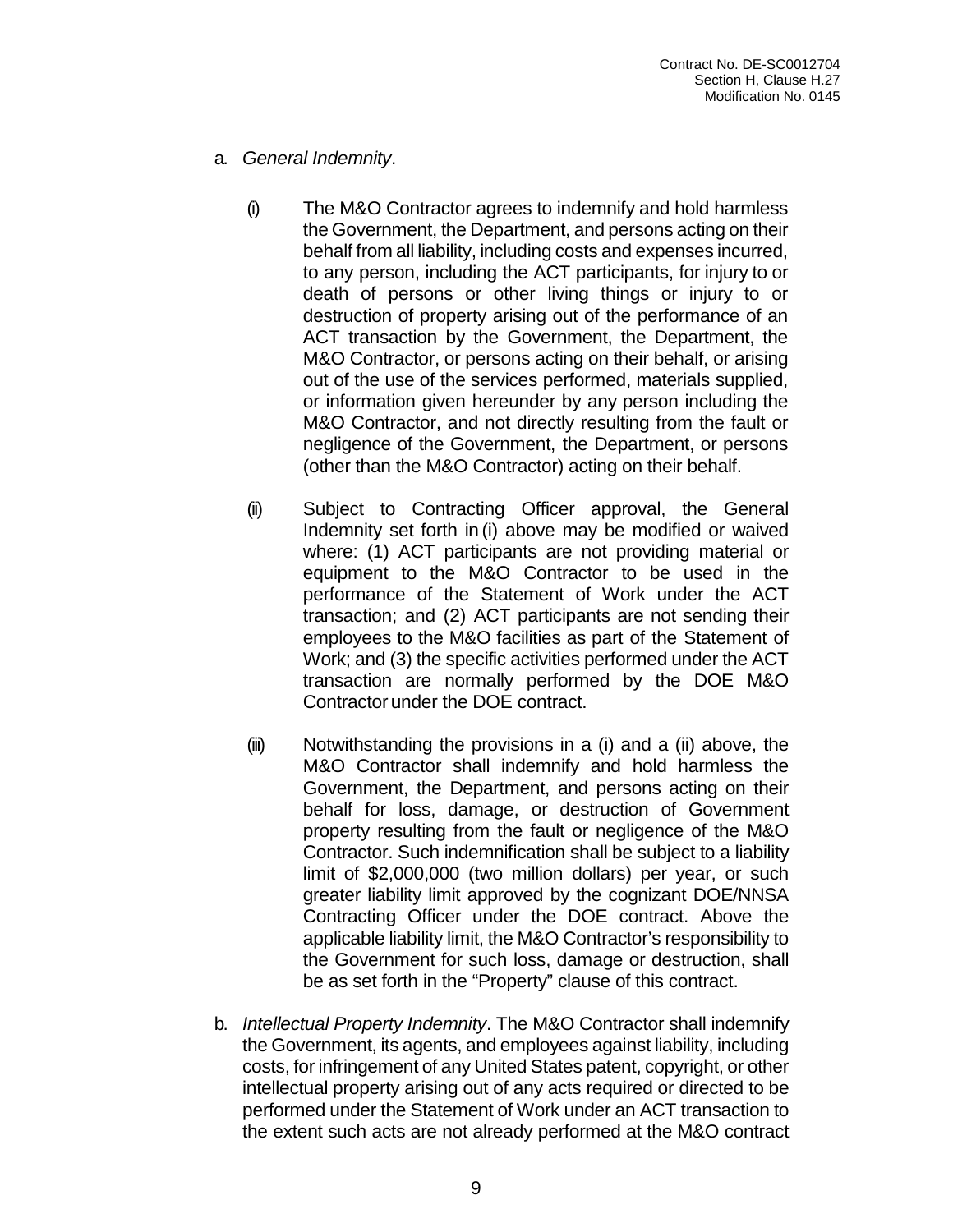facilities. Such indemnity shall not apply to a claimed infringement that is settled without the consent of the M&O Contractor unless required by a court of competent jurisdiction.

- c. *Product Liability Indemnity*.
	- (i) Except for any liability resulting from any negligent acts or omissions of the Government, the M&O Contractor agrees to indemnify the Government for all damages, costs, and expenses, including attorney's fees, arising from personal injury or property damage occurring as a result of the making, using, or selling of a product, process, or service by or on behalf of the ACT participants or the M&O Contractor, their assignees, or licensees, which was derived from the work performed under ACT transactions. With respect to this H-clause, neither the Government nor the M&O Contractor shall be considered assignees or licensees as a result of reserved Government rights in ACT IP. The indemnity set forth in this paragraph shall apply only if the M&O Contractor shall have been informed as soon and as completely as practical by the Government of the action alleging such claim and shall havebeen given an opportunity, to the maximum extent afforded by applicable laws, rules, or regulations, to participate in and control its defense, and the Government shall have provided all reasonably available information and reasonable assistance requested by the M&O Contractor. No settlement for which the M&O Contractor would be responsible shall be made without the M&O Contractor's consent, unless required by final decree of a court of competent jurisdiction.
	- (ii) Where the M&O Contractor assigns the responsibility for indemnifying the Government under subparagraph c(i) above to other ACT participants, the M&O Contractor agrees to seek such indemnification from the other ACT participants.
- d. *Claims and Liabilities*. Claims and liabilities resulting from the M&O Contractor's performance of work under an ACT transaction authorized pursuant to this H-clause shall not be subject to the M&O contract clause entitled "Insurance - Litigation and Claims." In no event shall the M&O Contractor be reimbursed under the M&O contract for liabilities (and expenses incidental to such liabilities, including litigation costs, counsel fees, and judgment and settlements) incurred as a result of third party claims related to the M&O Contractor's performance under this H-clause.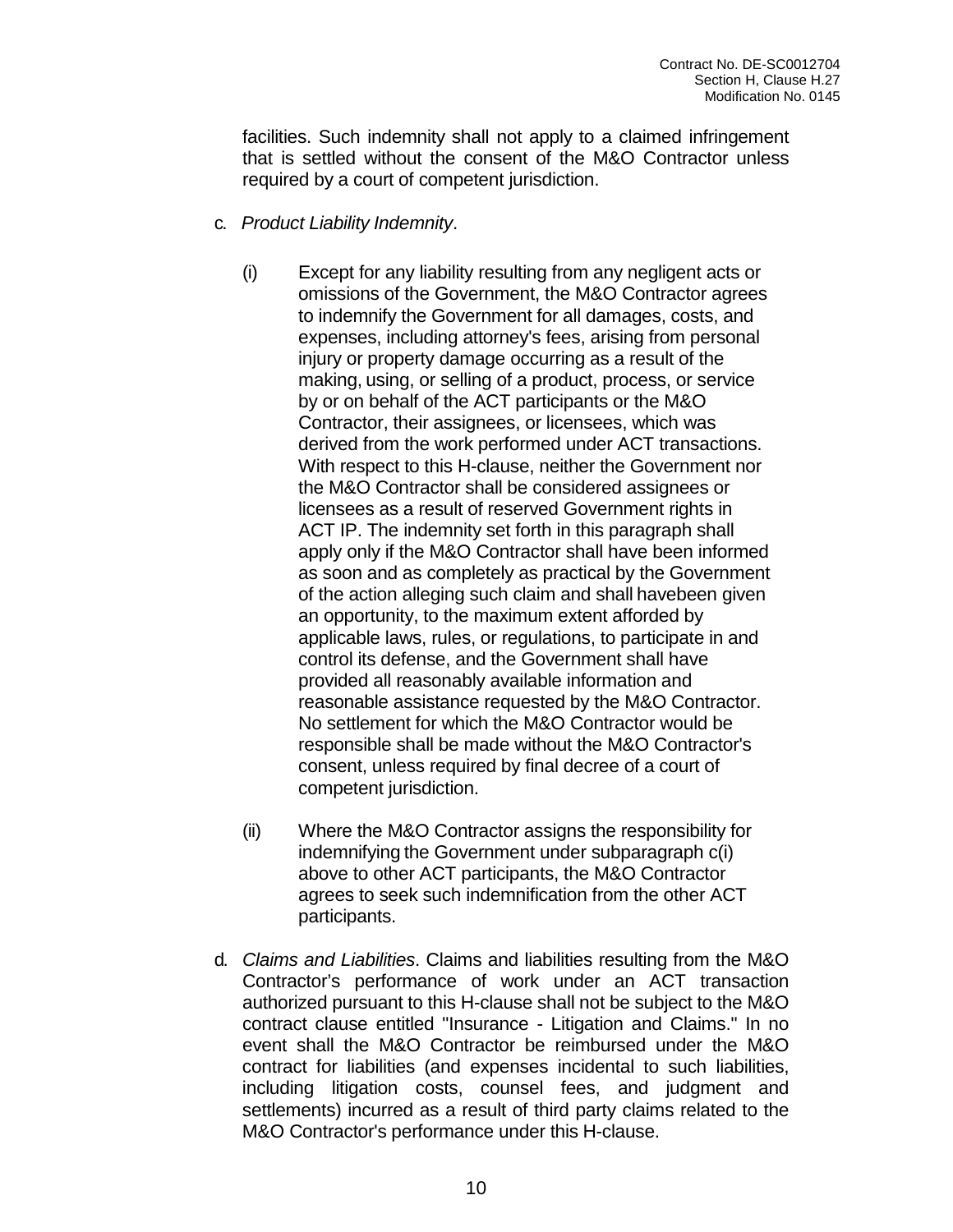- e. *Government Obligations*. The M&O Contractor shall not include any guarantee or requirement that will obligate the Government to pay or incur any costs or create any liability on behalf of the Government in any ACT agreement or commitment the M&O Contractor executes under authority of this H-clause. The M&O Contractor agrees if the Contractor does include such a guarantee or requirement, it will have no effect on the Government, such that, the M&O Contractor will be responsible for any costs or liability due to such a guarantee or requirement.
- f. *Insurance*. Any cost of insurance to cover risks of the M&O Contractor associated with ACT agreements is unallowable under this contract.
- 10. *ACT Records.* All records associated with the M&O Contractor's activities conducted under the authority of this H-clause, with the exception of information required under paragraphs 3e, 4.b.i, and 13 shall be treated as M&O Contractor-owned records under the provisions of the Access to and Ownership of Records clause of this M&O contract. The Government or its designees shall use such records in accordance with applicable Federal laws (including the Privacy Act), as appropriate.
- 11. *Termination.* The Government or the M&O Contractor may terminate ACT authority under this contract by providing written notification of termination to the other party (Contracting Officer or the M&O Contractor) as appropriate, no less than 60 days prior to the requested termination date. In such cases, the M&O Contractor shall provide DOE a comprehensive list of active ACT projects. DOE anticipates work commitments under these agreements will be completed regardless of termination. All costs associated with early termination of any ACT agreements prior to the completion shall be the responsibility of the M&O Contractor.
- 12. *Successor M&O Contractor.* To minimize the potential for negative Government programmatic impact and to facilitate seamless transition of work to a successor M&O Contractor, ACT agreement(s) executed under this H-clause and any contractual instruments associated therewith may be novated to the successor M&O Contractor with the mutual consent of the M&O Contractor, the successor M&O Contractor, and the parties to the affected ACT agreement(s). If the ACT agreement(s) cannot be novated, then the M&O Contractor as a private sponsor shall be permitted to enter into a Non-Federal SPP agreement with the successor M&O Contractor that will enable completion of the statement of work. Such agreements shall be entered into pursuant to DOE SPP policies. DOE shall make good faith efforts to incorporate the terms of the applicable ACT agreement.
- 13. *Minimum Reporting requirements.* The M&O Contractor shall maintain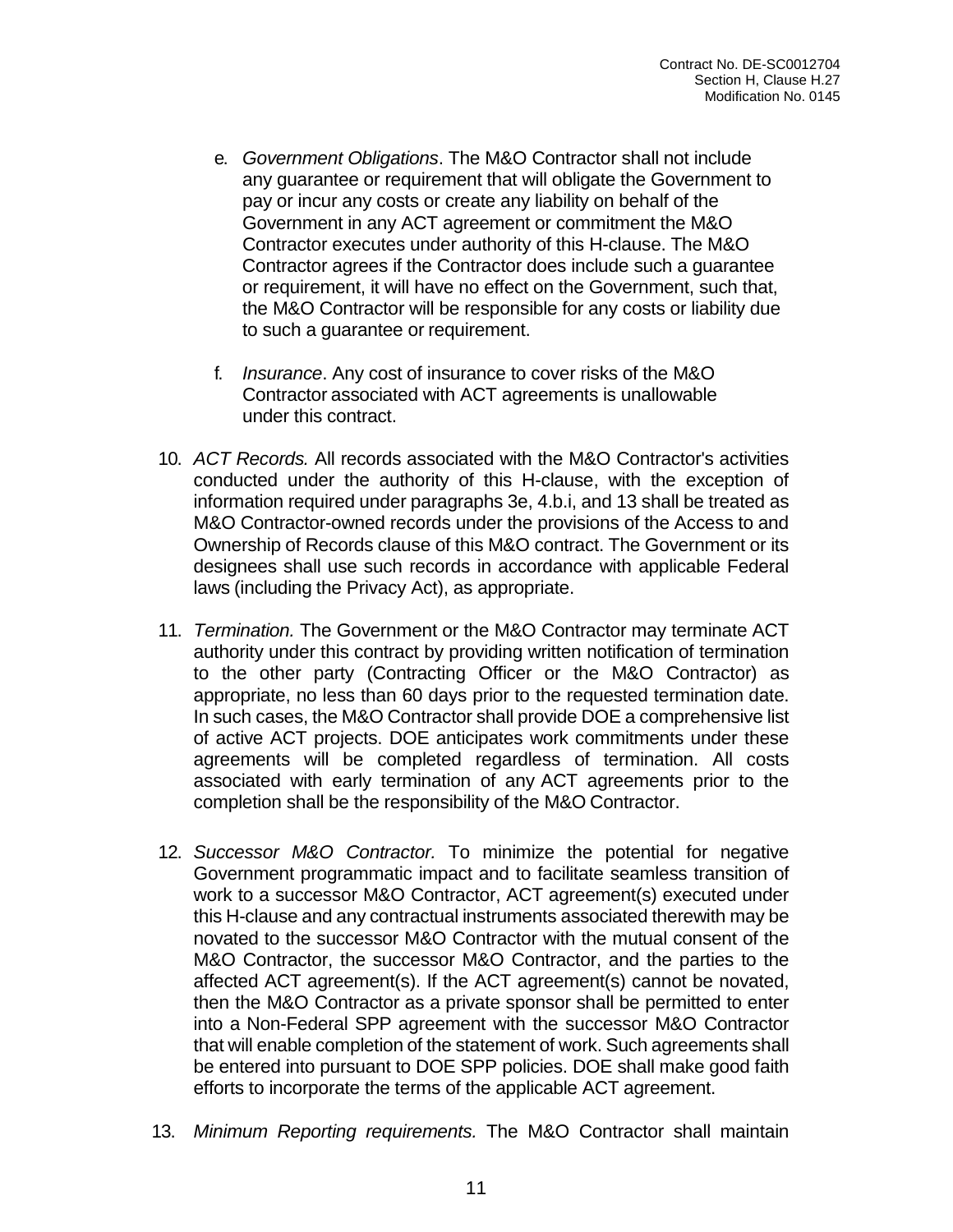records of its activities related to ACT in a manner and to the extent satisfactory to DOE and specifically including, but not limited to the number of ACT agreements, the amount of funds reimbursed to DOE for work under ACT and aggregate funding received beyond costs in the performance of ACT, the number of third party entities engaged through ACT that had not previously sponsored projects under the M&O contract and the number that had not previously sponsored projects under any DOE/NNSA M&O contract, the amount of funds reimbursed to DOE by newly engaged entities, the number of parties and types of entities engaged in each individual ACT agreement, and the number of invention disclosures, licenses and start- ups arising from ACT. The M&O Contractor shall establish performance metric(s) to measure the time required to negotiate ACT agreements in a manner consistent with the time required to negotiate CRADAs and SPPs. The M&O Contractor shall obtain from each entity engaged in ACT the entity's reason(s) for selecting ACT for performance of work under the M&O contract. Also, the M&O Contractor shall report the above identified data annually to the DOE Contracting Officer and in such a format which will serve to adequately inform DOE of the Contractor's activities under ACT while protecting any data not subject to disclosure under this M&O contract. Such records shall be made available in accordance with the clauses of this M&O contract pertaining to inspection, audit and examination of records.

- 14. *FedACT Pilot.* Under this paragraph the DOE is authorizing a 3-year pilot program for Federally funded ACT (FedACT). FedACT contracts are ACT agreements between the M&O Contractor and a non-Federal third party partner, where a portion of the project funding originates from a Federal agency (i.e., Federal appropriations). In most cases, the industry partner's original source of funds will have been as a result of a contract or financial assistance award from the Federal agency. Any agreement that includes Federal funds must be performed under the FedACT pilot. Federal funds used to support a FedACT project must solely be used to carry out the purposes of the Federal award. FedACT does not include agreements directly funded from another Federal agency. DOE and the M&O Contractor recognize that FedACT is a new mechanism and subject to modifications as more data and experience are realized. During the FedACT pilot either party may suggest changes to the program based on the experiences gained. Furthermore, the M&O Contractor recognizes that the Department may decide to end the FedACT pilot at any time and that termination of the FedACT pilot by the Department will be in accordance with this paragraph. During the FedACT pilot the M&O Contractor is permitted to negotiate and execute such agreements, subject to DOE approval, as described in paragraph 4 above and as set forth herein. The following additional requirements apply:
	- a. The M&O Contractor agrees, prior to executing such agreements, to submit to DOE for approval a modified ACT procedure for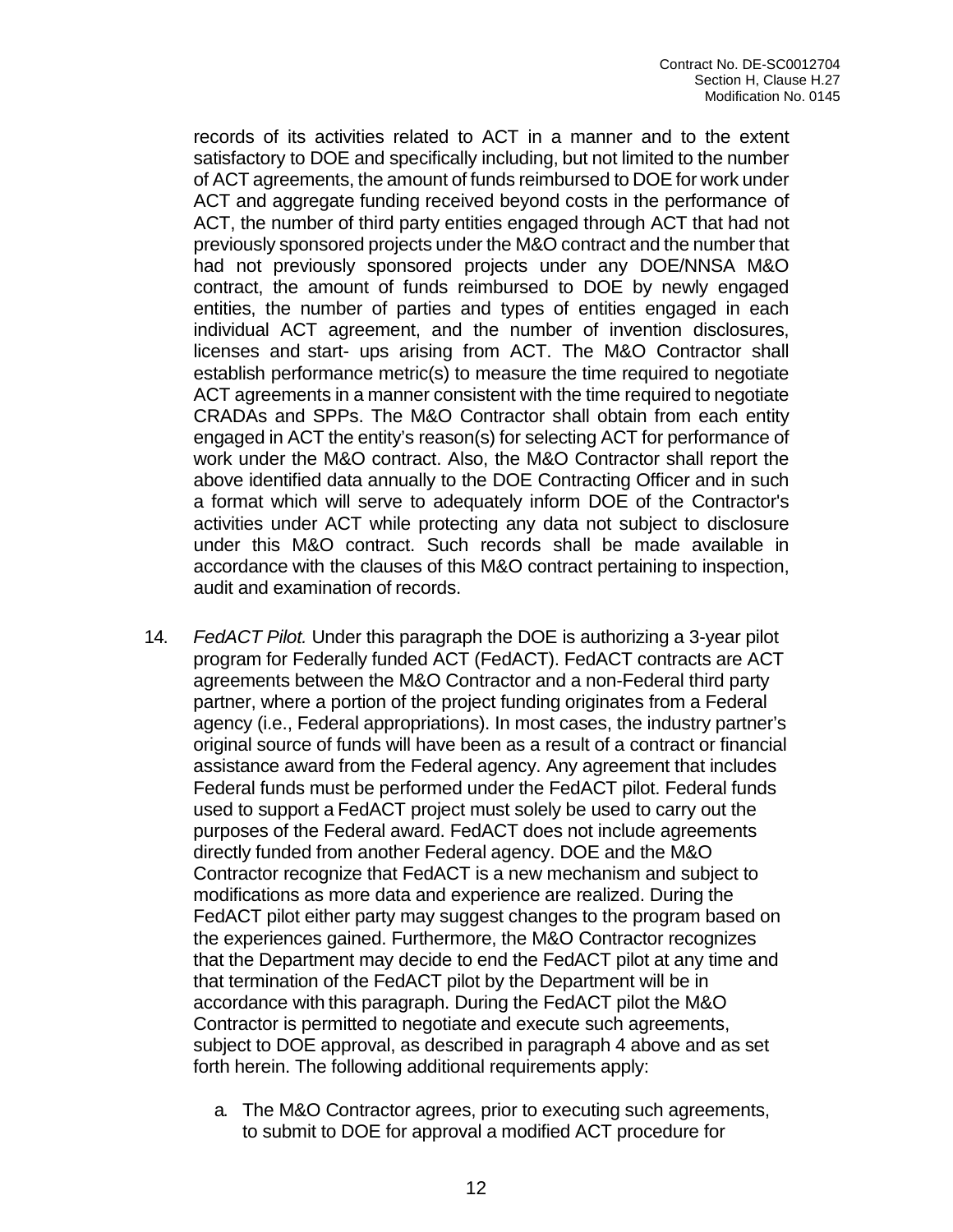implementing the execution of FedACT.

- b. If the M&O Contractor is charging the third party additional compensation beyond the full costs of the work performed under the M&O contract, the ACT agreement will not be approved unless DOE or the M&O Contractor obtains a written certification from the Federal agency funding the third party that such additional compensation using Federal funds is permissible under the Federal award. In order to maximize the transparency of the transaction to the funding agency, the written certification shall be in the form of a standard template approved by DOE. Such template shall include at a minimum:
	- i. The amount of and explanation for the cost difference between performing the work as an ACT agreement as compared with an SPP or CRADA; and
	- ii. A detailed description of the risk and/or consideration offered the participant by the M&O Contractor in exchange for charging beyond full cost recovery. This information shall also be included in the statement of consideration contained in the ACT proposal package submitted to the Contracting Officer.
- c. The M&O Contractor may not agree to any terms and conditions of the Federal award that conflict with this M&O contract.
- d. Notwithstanding any other provision in this H-clause, rights to ACT inventions and copyrights arising from work conducted under this paragraph made by the M&O Contractor shall be governed by the terms of the Patent and Data Rights clauses of this M&O Contract, as well as any applicable PFTT clause. The ACT ClassWaiver does not apply to any ACT agreement funded with Federal funds.
- e. DOE's approval to negotiate and execute a FedACT agreement under this paragraph is for the sole purpose of evaluating and considering the M&O Contractor and DOE's processes and procedures for implementing such FedACT agreements and does not in any way provide the Contractor authority beyond the scope of this paragraph or imply that permanent authority shall be forthcoming.
- f. Advance payment requirements in Section 5 equally apply to FedACT agreements.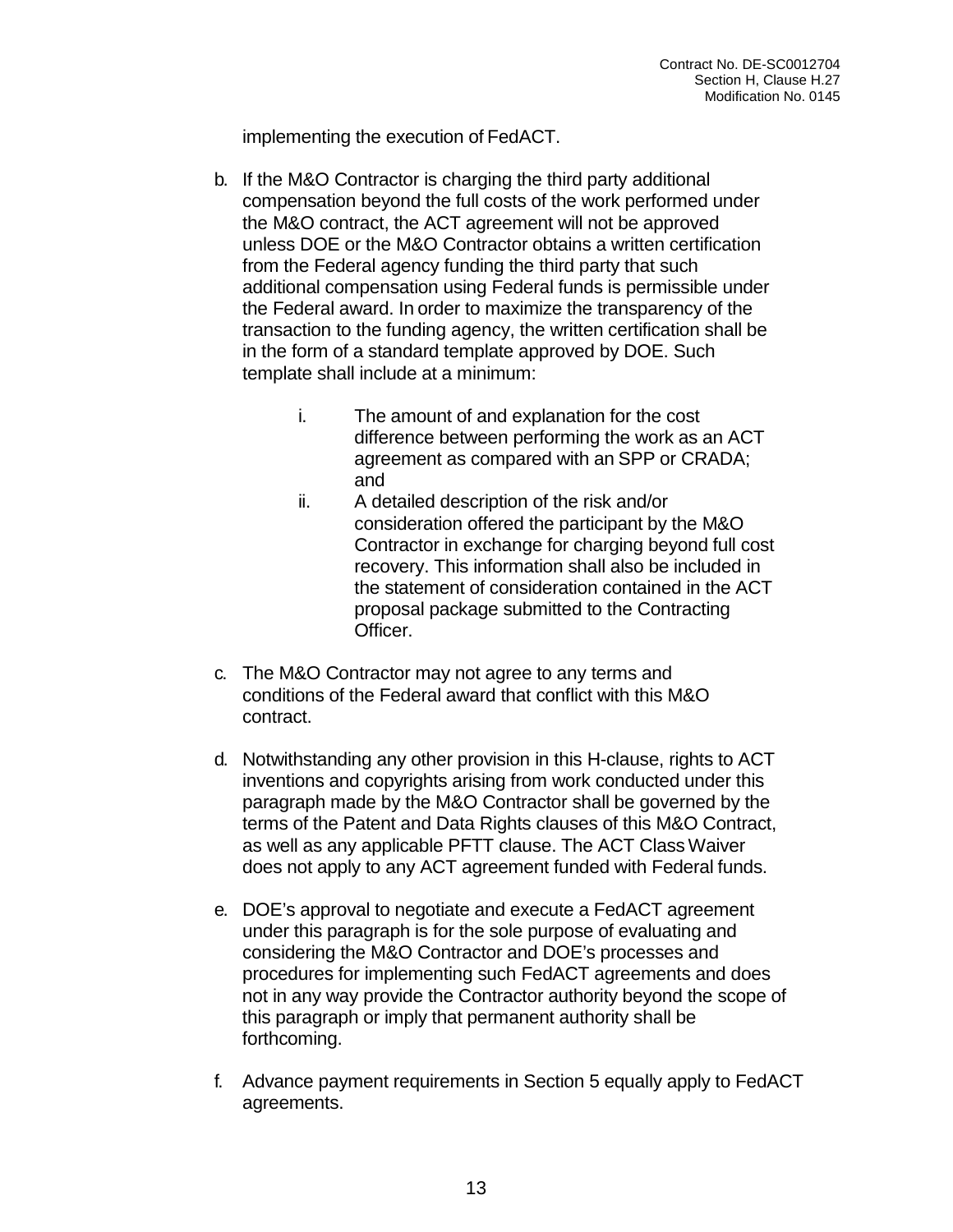- g. All work must be performed at full costs which includes a Federal Administrative Charge (FAC).
- h. Termination. The FedACT Pilot implemented by this H-clause will terminate three years from the date AL 2018-06 is issued, unless renewed by the Contracting Officer. The Government may provide the M&O Contractor with written notice to terminate the M&O Contractor's authority to conduct FedACT work under this H-clause at any time. If the Contractor's authority to conduct FedACT work under this H-clause has expired or been terminated, the M&O Contractor will be permitted, subject to any other provisions of this H-clause, to complete any FedACT work that had been approved by DOE prior to this H- clause being terminated by the Government.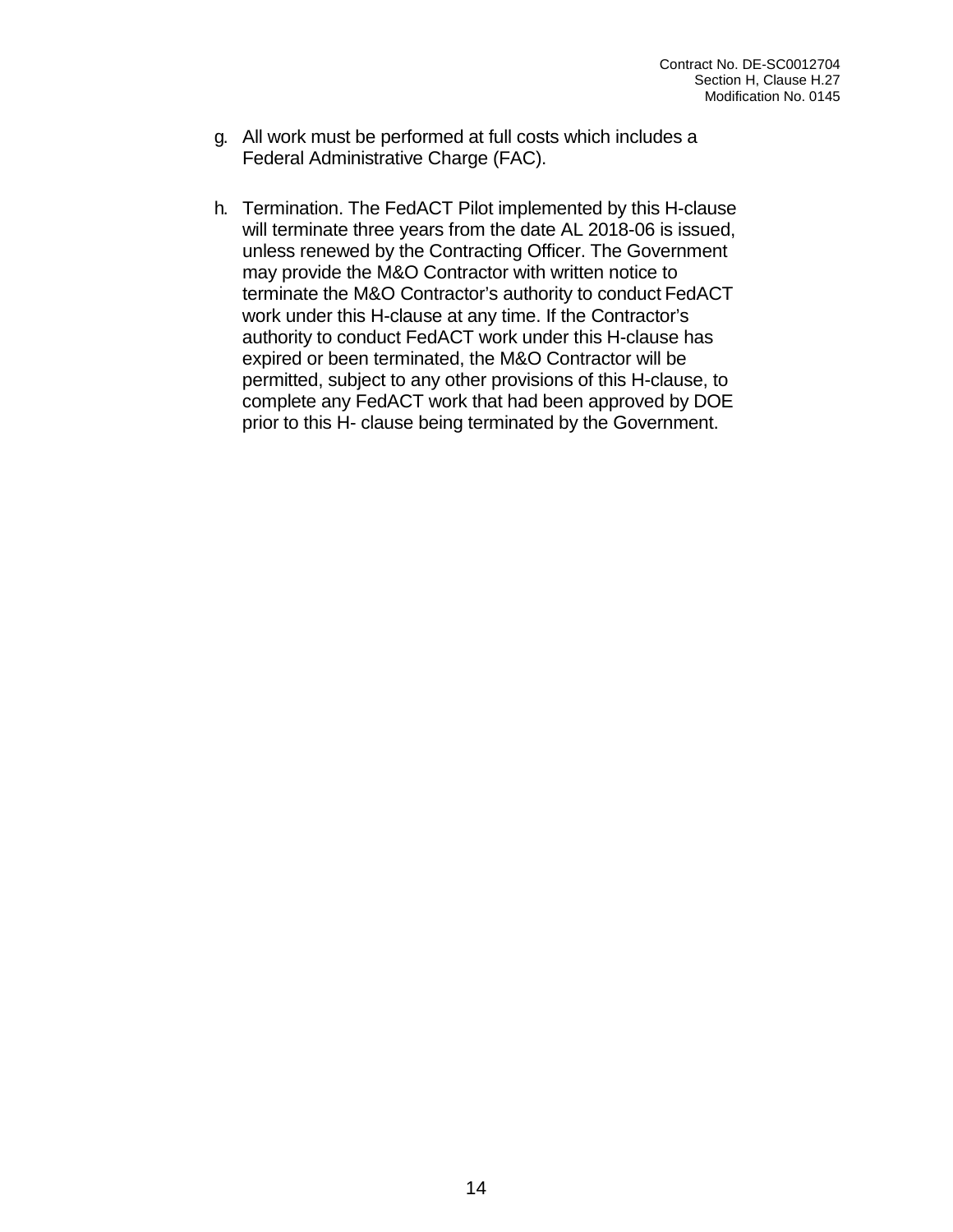# **CLAUSE H.30 – LOBBYING RESTRICTION (AS PER AL-2019-02 – DEC 10, 2018)**

The Contractor agrees that none of the funds obligated on this award shall be expended, directly or indirectly, to influence congressional action on any legislation or appropriation matters pending before Congress, other than to communicate to Members of Congress as described in 18 U.S.C. § 1913. This restriction is in addition to those prescribed elsewhere in statute and regulation.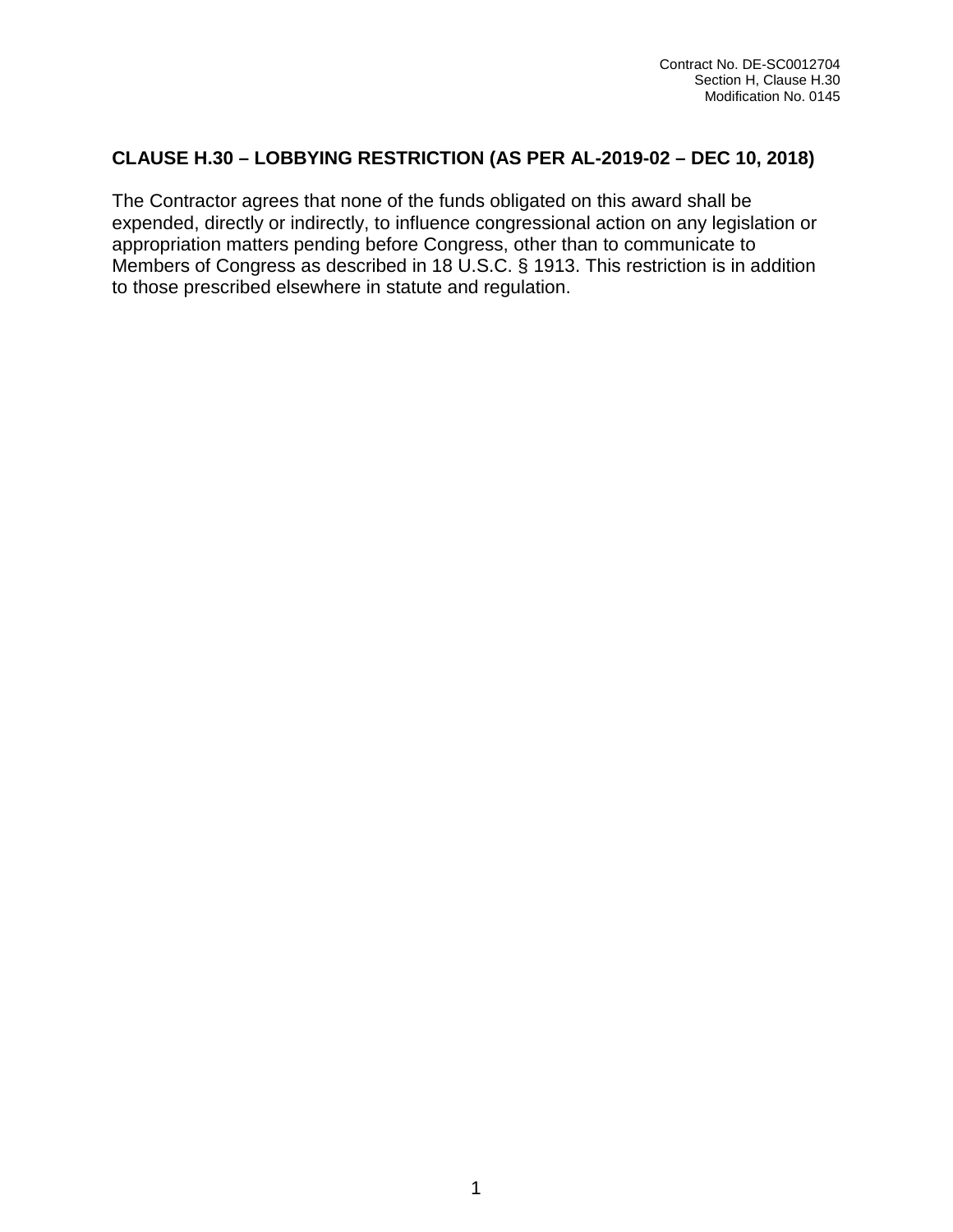Contract No. DE-SC0012704 Section I, Clause I.96 Modification No. 0145

### **CLAUSE I.96 – FAR 52.251-1 – GOVERNMENT SUPPLY SOURCES (APR 2012) (SC ALTERNATE) (APR 2018)**

The Contracting Officer may issue the Contractor an authorization to use Government supply sources in the performance of this contract. Title to all property acquired by the Contractor under such an authorization shall vest in the Government unless otherwise specified in the contract. The provisions of the Section I Clause DEAR 970.5245-1 entitled "Property," apply to all property acquired under such authorization.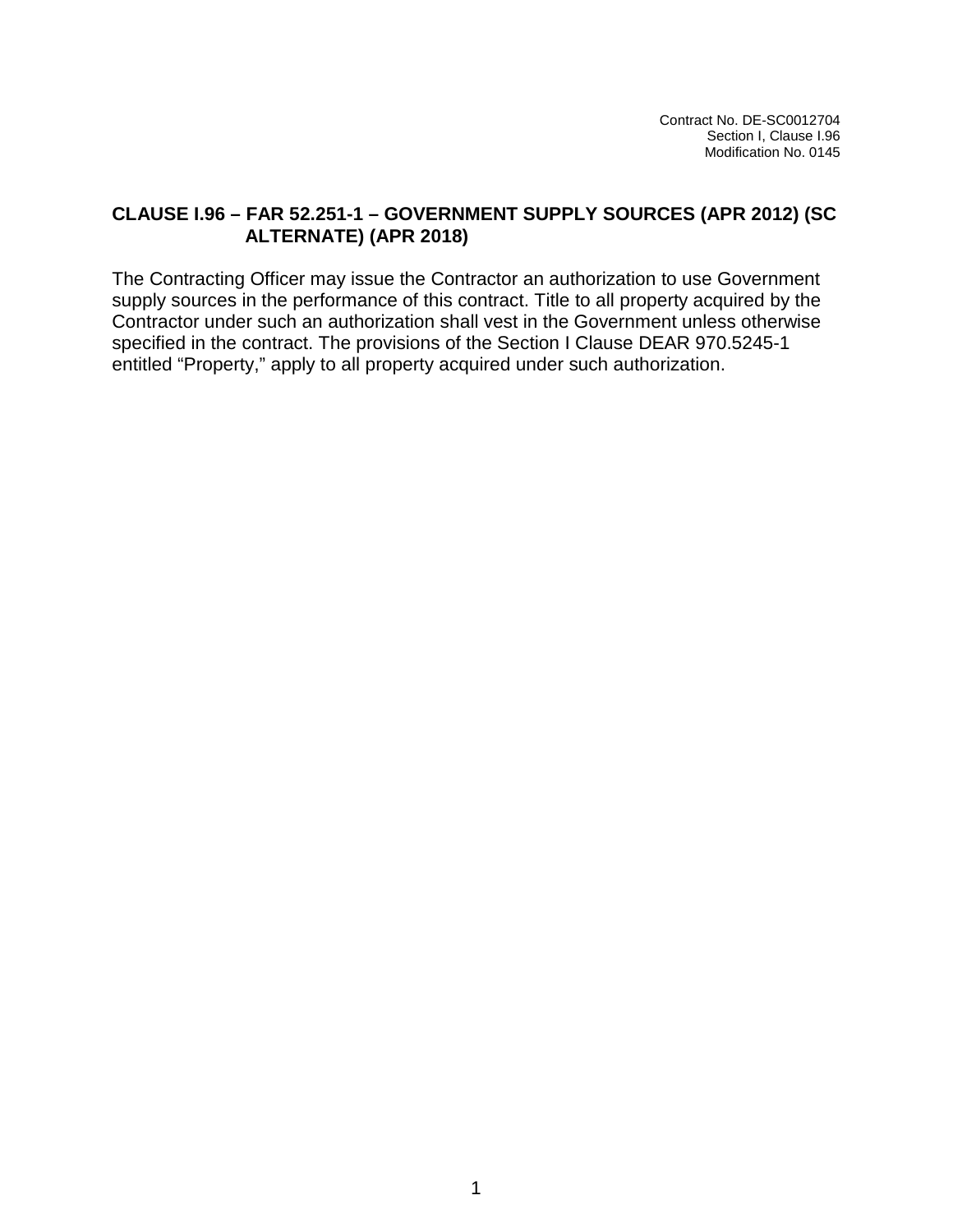### **CLAUSE I.118 – DEAR 970.5203-1 – MANAGEMENT CONTROLS (JUN 2007) (SC ALTERNATE II) (APR 2018)**

- (a)
- (1) The contractor shall be responsible for maintaining, as an integral part of its organization, effective systems of management controls for both administrative and programmatic functions. Management controls comprise the plan of organization, methods, and procedures adopted including consideration of outsourcing of functions by management to reasonably ensure that: the mission and functions assigned to the contractor are properly executed; efficient and effective operations are promoted; resources are safeguarded against waste, loss, mismanagement, unauthorized use, or misappropriation; all encumbrances and costs that are incurred under the contract and fees that are earned are in compliance with applicable clauses and other current terms, conditions, and intended purposes; all collections accruing to the contractor in connection with the work under this contract, expenditures, and all other transactions and assets are properly recorded, managed, and reported; and financial, statistical, and other reports necessary to maintain accountability and managerial control are accurate, reliable, and timely.
- (2) The systems of controls employed by the contractor shall be documented and satisfactory to DOE.
- (3) Such systems shall be an integral part of the contractor's management functions, including defining specific roles and responsibilities for each level of management, and holding employees accountable for the adequacy of the management systems and controls in their areas of assigned responsibility.
- (4) The contractor shall, as part of the internal audit program required elsewhere in this contract, periodically review the management systems and controls employed in programs and administrative areas to ensure that they are adequate to provide reasonable assurance that the objectives of the systems are being accomplished and that these systems and controls are working effectively. Annually, or at other intervals directed by the contracting officer, the contractor shall supply to the contracting officer copies of the reports reflecting the status of recommendations resulting from management audits performed by its internal audit activity and any other audit organization. This requirement may be satisfied in part by the reports required under paragraph (i) of 970.5232-3, Accounts, records, and inspection.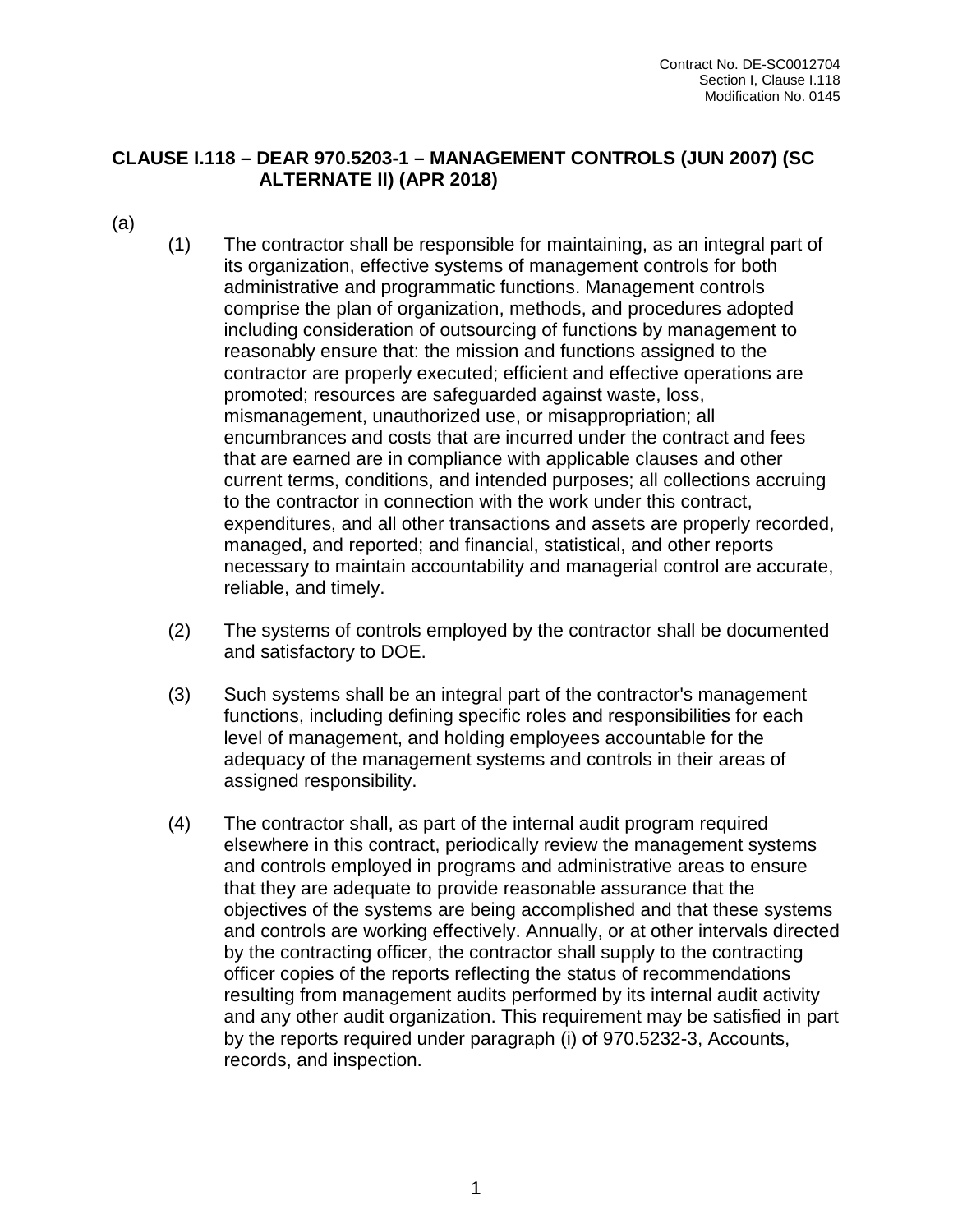- (b) The contractor shall be responsible for maintaining, as a part of its operational responsibilities, a baseline quality assurance program that implements documented performance, quality standards, and control and assessment techniques.
- (c) On an annual basis, the Contractor through an officer at a level above the Laboratory Director, shall submit an assurance to the Contracting Officer that the system of management controls, including all systems revised in accordance with the Special Contract Requirements H clause of this Contract, entitled, "Application of DOE Contractor Requirements Documents", is adequate to assure that the objectives of the management system are being accomplished and that the system and controls are effective and efficient."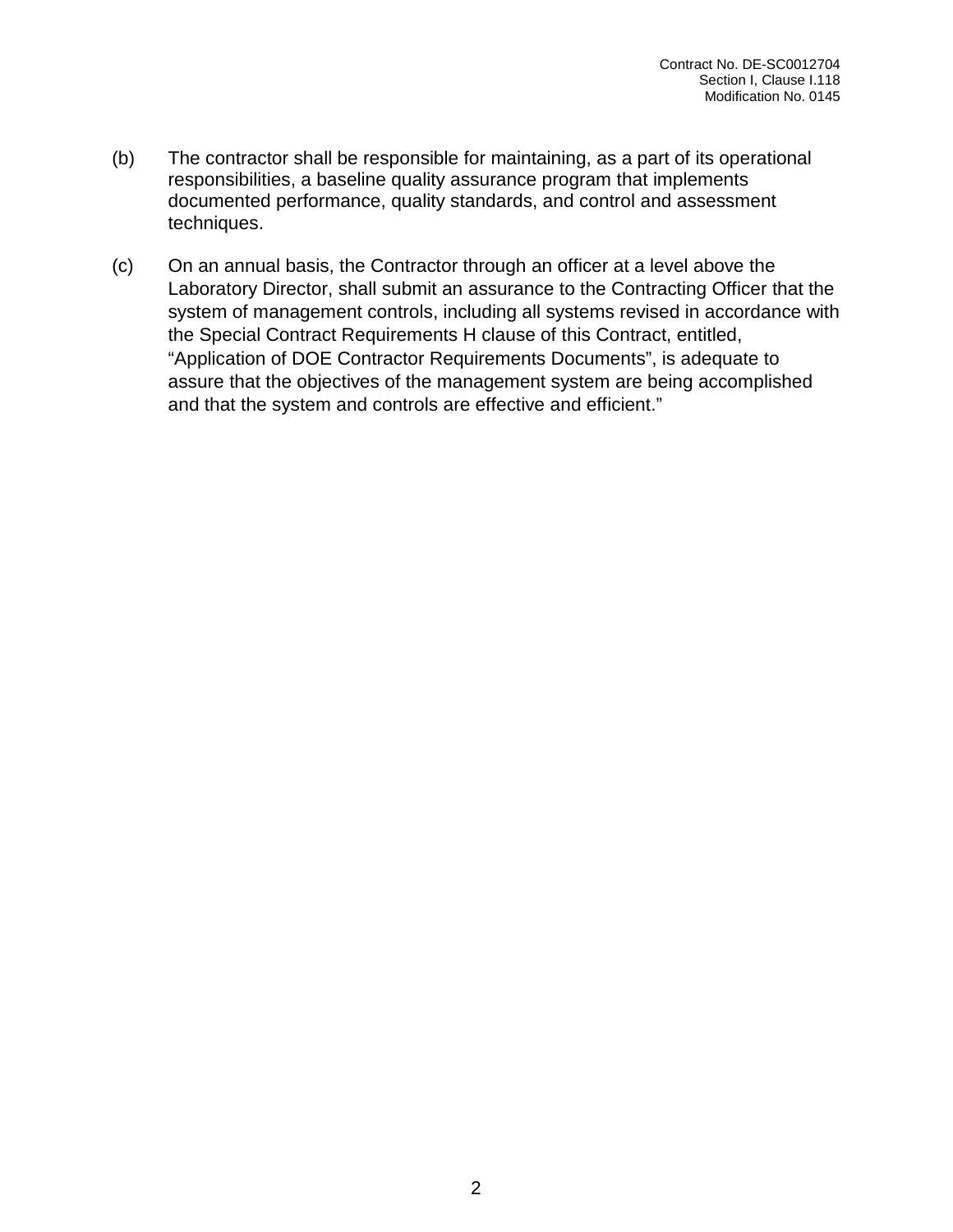### **CLAUSE I.120 – DEAR 970.5203-3 – CONTRACTOR'S ORGANIZATION (DEC 2000) (SC ALTERNATE) (APR 2018)**

- (a) *Control of employees.* The Contractor shall be responsible for maintaining satisfactory standards of employee competency, conduct, and integrity and shall be responsible for taking such disciplinary action with respect to its employees as may be necessary. In the event the Contractor fails to remove any employee from the contract work whom DOE deems incompetent, careless, or insubordinate, or whose continued employment on the work is deemed by DOE to be inimical to the Department's mission, the Contracting Officer may require, with the approval of the Secretary of Energy, the Contractor to remove the employee from work under the contract. This includes the right to direct the Contractor to remove its most senior key person from work under the contract for serious contract performance deficiencies.
- (b) *Standards and procedures.* The Contractor shall establish such standards and procedures as are necessary to implement the requirements set forth in 48 CFR 970.0371. Such standards and procedures shall be subject to the approval of the Contracting Officer.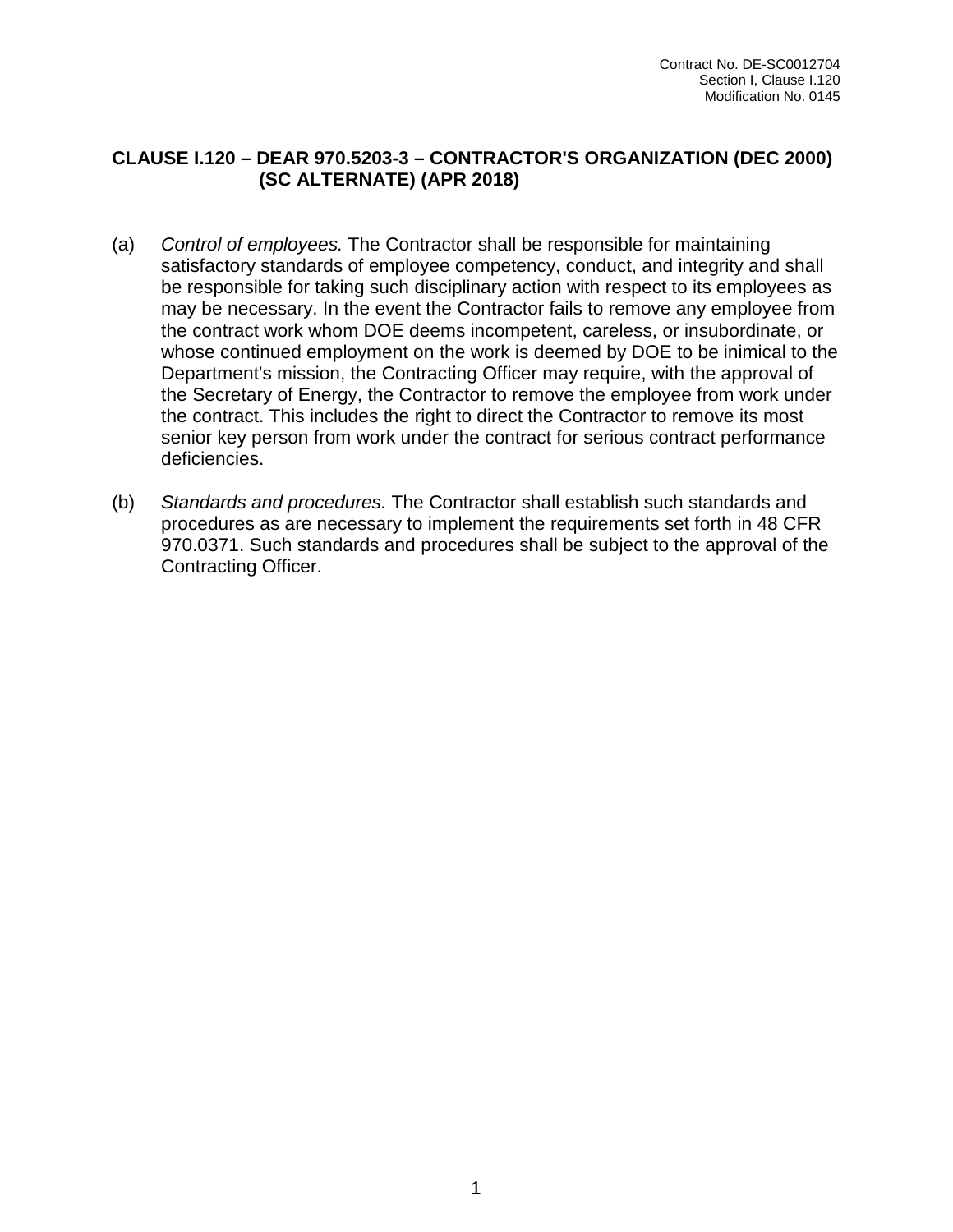**Contract No. DE-SC0012704 Section J | Appendix I Modification No. 0145**

## **APPENDIX I**

**DOE Directives/List B**

**Brookhaven National Laboratory Applicable to the Operations of**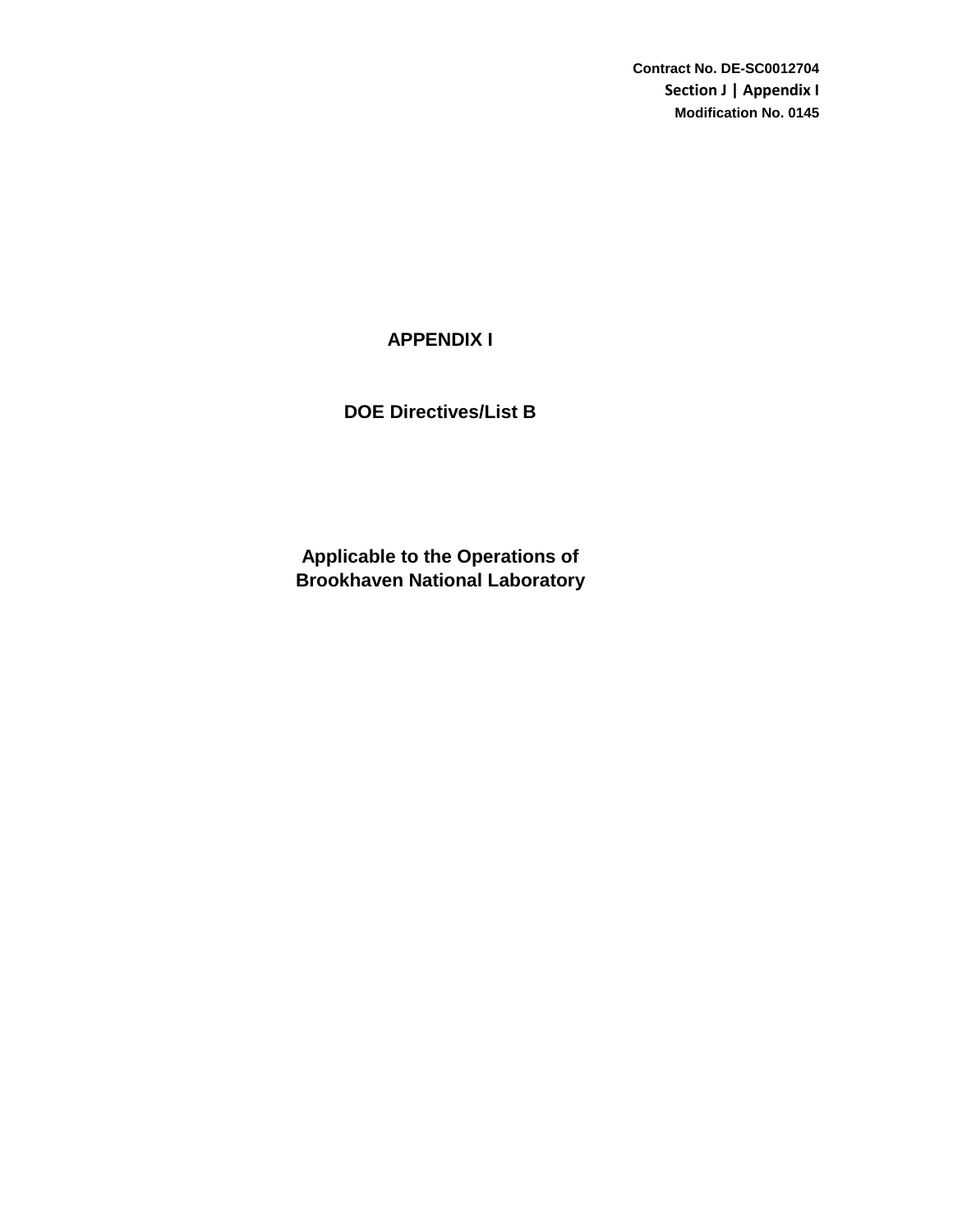There is no List A to this Appendix.

List B to this Appendix contains the following:

Part I: "Directives List"

This section contains a list of Directives that are considered by DOE as applicable to the BNL contract.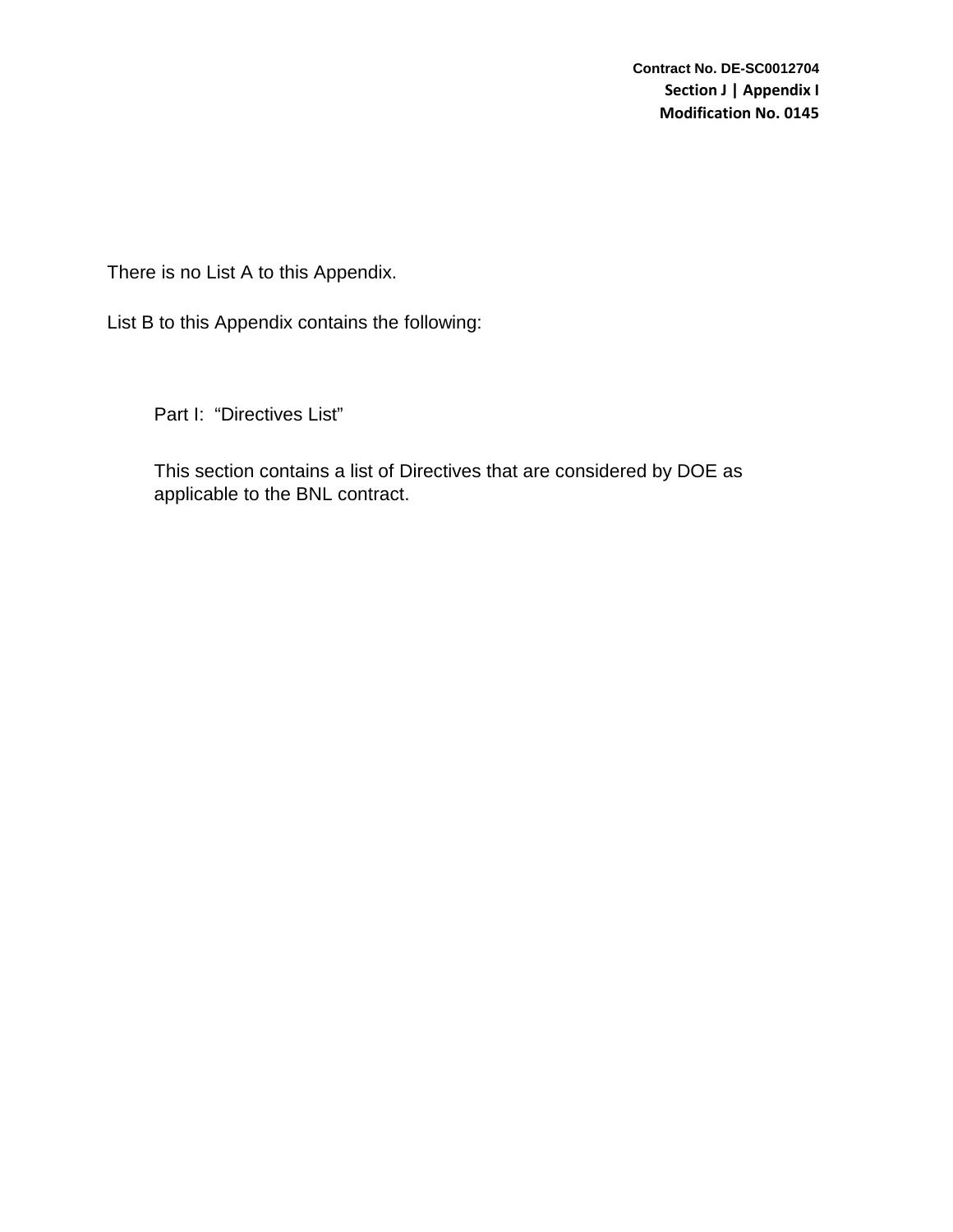| <b>ISSUED</b> | <b>TYPE</b> | <b>NUMBER</b> | <b>THROUGH</b>                      | <b>TITLE</b>                                                                                                                                           |
|---------------|-------------|---------------|-------------------------------------|--------------------------------------------------------------------------------------------------------------------------------------------------------|
|               |             |               | <b>CHANGE</b>                       | <b>Includes Compliance Notes as Necessary</b>                                                                                                          |
| 9/29/1995     | Order       | 130.1         |                                     | <b>Budget Formulation</b>                                                                                                                              |
| 9/4/2008      | Manual      | 142.2-1       | Admin Chg. 1<br>6/27/13             | Manual for Implementation of the Voluntary Offer Safeguards<br>Agreement and Additional Protocol with the International Atomic<br><b>Energy Agency</b> |
| 12/15/2006    | Order       | 142.2A        | Admin Chg. 1<br>6/27/13             | Voluntary Offer Safeguards Agreement and Additional Protocol<br>with the International Atomic Energy Agency                                            |
| 10/14/2010    | Order       | 142.3A        | Chg.1<br>(Minor Chg.)<br>01/18/2017 | Unclassified Foreign Visits and Assignments Program                                                                                                    |
| 3/31/2014     | Order       | 150.1A        |                                     | <b>Continuity Programs</b>                                                                                                                             |
| 8/11/2016     | Order       | 151.1D        |                                     | Comprehensive Emergency Management System                                                                                                              |
| 6/27/2007     | Order       | 153.1         |                                     | Departmental Radiological Emergency Response Assets                                                                                                    |
| 12/23/2008    | Order       | 200.1A        | Chg.1<br>(Minor Chg.)<br>01/13/2017 | Information Technology Management                                                                                                                      |
| 1/7/2005      | Order       | 203.1         |                                     | Limited Personal Use of Government Office Equipment Including<br><b>Information Technology</b>                                                         |
| 5/15/2019     | Order       | 205.1C        |                                     | Department of Energy Cyber Security Program                                                                                                            |
| 1/16/2009     | Order       | 206.1         | Chg.1<br>(Minor Chg.)<br>11-1-2018  | Department of Energy Privacy Program                                                                                                                   |
| 2/19/2013     | Order       | 206.2         |                                     | Identity, Credential and Access Management (ICAM)                                                                                                      |
| 4/8/2011      | Order       | 210.2A        |                                     | DOE Corporate Operating Experience Program                                                                                                             |
| 9/27/2016     | Order       | 221.1B        |                                     | Reporting Fraud, Waste, and Abuse to the Office of Inspector<br>General                                                                                |
| 2/25/2008     | Order       | 221.2A        |                                     | Cooperation with the Office of Inspector General                                                                                                       |
| 3/4/2011      | Order       | 225.1B        |                                     | <b>Accident Investigations</b>                                                                                                                         |
| 8/30/2011     | Order       | 227.1A        | 12/21/2015                          | Independent Oversight Program                                                                                                                          |
| 6/27/2011     | Order       | 231.1B        | Admin Chg. 1<br>11/28/12            | Environment, Safety and Health Reporting                                                                                                               |
| 1/17/2017     | Order       | 232.2A        |                                     | Occurrence Reporting and Processing of Operations Information                                                                                          |
| 12/13/2010    | Order       | 241.1B        | Chg.1<br>4/26/16                    | Scientific and Technical Information Management                                                                                                        |
| 3/11/2013     | Order       | 243.1B        | Admin Chg.1<br>7/8/13               | Records Management Program                                                                                                                             |
| 2/23/2011     | Order       | 252.1A        | Admin Chg. 1<br>3/12/13             | <b>Technical Standards Program</b>                                                                                                                     |
| 11/19/2009    | Order       | 313.1         |                                     | Management and Funding of the Department's Overseas Presence                                                                                           |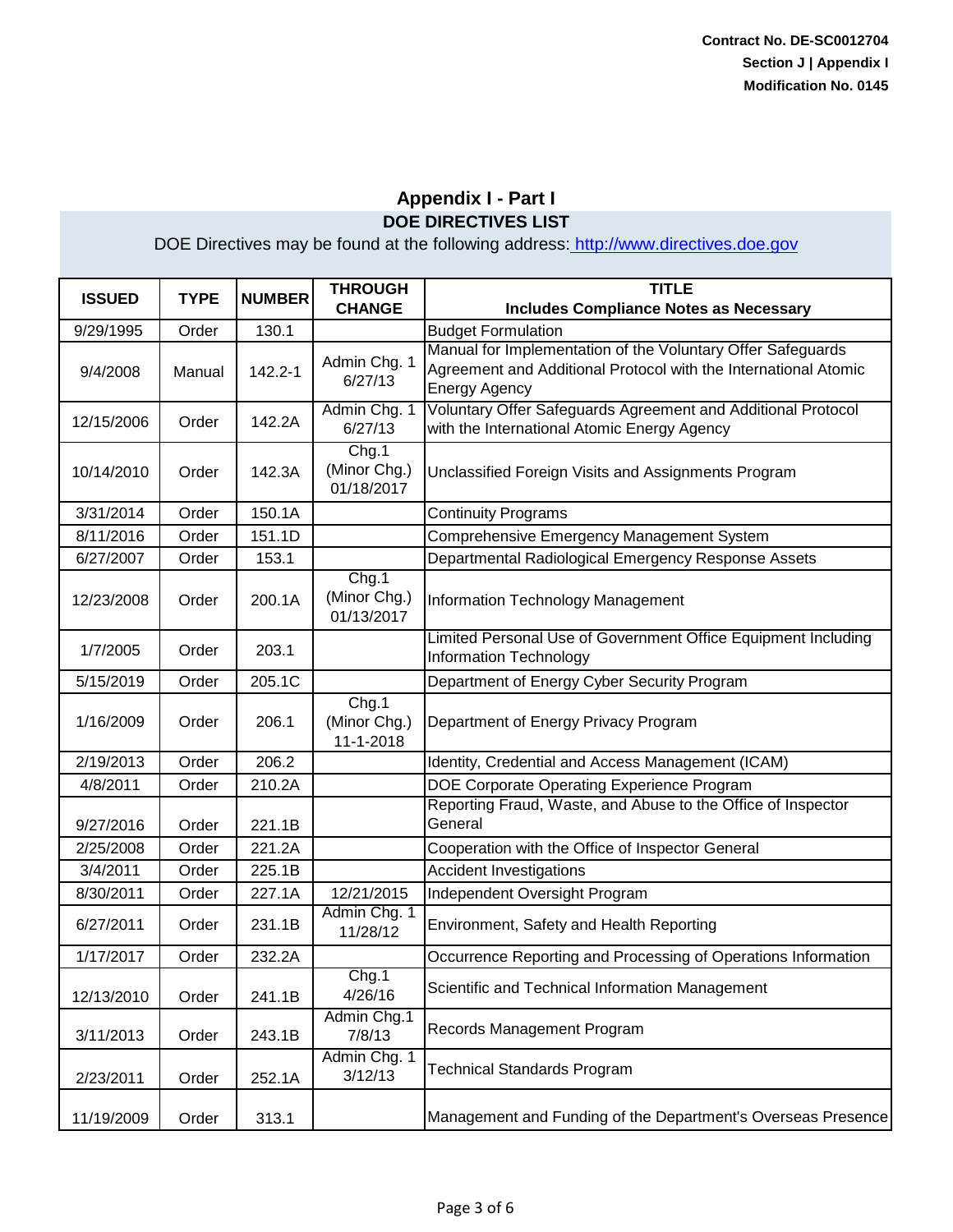| <b>ISSUED</b> | <b>TYPE</b> | <b>NUMBER</b>                                                    | <b>THROUGH</b><br><b>CHANGE</b>    | <b>TITLE</b><br><b>Includes Compliance Notes as Necessary</b>                                                                                                                                                                                                                                                                                                                     |
|---------------|-------------|------------------------------------------------------------------|------------------------------------|-----------------------------------------------------------------------------------------------------------------------------------------------------------------------------------------------------------------------------------------------------------------------------------------------------------------------------------------------------------------------------------|
| 10/18/2007    | Order       | 341.1A<br>Parts:<br>$1.(a-b)$<br>$2.a(1-3)$<br>$2.a(4)(a-$<br>h) |                                    | <b>Federal Employee Health Services</b>                                                                                                                                                                                                                                                                                                                                           |
| 2/23/2010     | Order       | 350.1                                                            | Chg. 6<br>(Minor Chg.)<br>2/1/18   | Contractor Human Resource Management Programs                                                                                                                                                                                                                                                                                                                                     |
| 8/17/2009     | Order       | 410.2                                                            | Admin Chg. 1<br>4/10/14            | Management of Nuclear Materials                                                                                                                                                                                                                                                                                                                                                   |
| 1/4/2017      | Order       | 411.2                                                            |                                    | Scientific Integrity                                                                                                                                                                                                                                                                                                                                                              |
| 1/4/2017      | Policy      | 411.2A                                                           |                                    | <b>Scientific Integrity Policy</b>                                                                                                                                                                                                                                                                                                                                                |
| 10/28/2008    | Order       | 413.1B                                                           |                                    | Internal Control Program                                                                                                                                                                                                                                                                                                                                                          |
| 10/22/2015    | Order       | 413.2C                                                           | Chg.1<br>(Minor Chg.)<br>8/2/18    | Laboratory Directed Research and Development                                                                                                                                                                                                                                                                                                                                      |
| 11/29/2010    | Order       | 413.3B                                                           | Chg. 5<br>(Minor Chg.)<br>4/12/18  | Program and Project Management for the Acquisition of Capital<br><b>Assets</b>                                                                                                                                                                                                                                                                                                    |
| 4/25/2011     | Order       | 414.1D                                                           | Admin Chg. 1<br>5/8/13             | <b>Quality Assurance</b>                                                                                                                                                                                                                                                                                                                                                          |
| 12/3/2012     | Order       | 415.1                                                            | Chg.2<br>(Minor Chg.)<br>1/17/2017 | Information Technology Project Management                                                                                                                                                                                                                                                                                                                                         |
| 12/4/2012     | Order       | 420.1C                                                           | Chg.2<br>(Minor Chg.)<br>7/26/18   | <b>Facility Safety</b><br><b>Compliance Note:</b> CRD Chapters 1, 3, and 5 only are applicable to<br>BNL Hazardous Category 1, 2, or 3 nuclear facilities. Currently<br>these type of nuclear facilities do not exist at BNL. The<br>requirements of DOE O 420. 1C Chg. 2 CRD Chapters 2 (Fire<br>Protection) and 5 (Natural Phenomena Hazards Mitigation) apply to<br><b>BNL</b> |
| 7/21/2011     | Order       | 420.2C                                                           |                                    | Safety of Accelerator Facilities                                                                                                                                                                                                                                                                                                                                                  |
| 6/29/2010     | Order       | 422.1                                                            | Admin Chg. 1<br>6/25/13            | <b>Conduct of Operations</b><br><b>Compliance Note:</b> Applicable to Hazardous Category 1, 2, or 3<br>nuclear facilities and other facilities as defined by BSA in a<br>Program Plan to be approved by BHSO for incorporating                                                                                                                                                    |
| 11/25/2016    | Policy      | 434.1B                                                           |                                    | Conduct and Approval of Select Agent and Toxin Work at<br>Department of Energy Sites                                                                                                                                                                                                                                                                                              |
| 7/9/1999      | Order       | 435.1                                                            | Admin Chg. 1<br>8/28/01            | Radioactive Waste Management                                                                                                                                                                                                                                                                                                                                                      |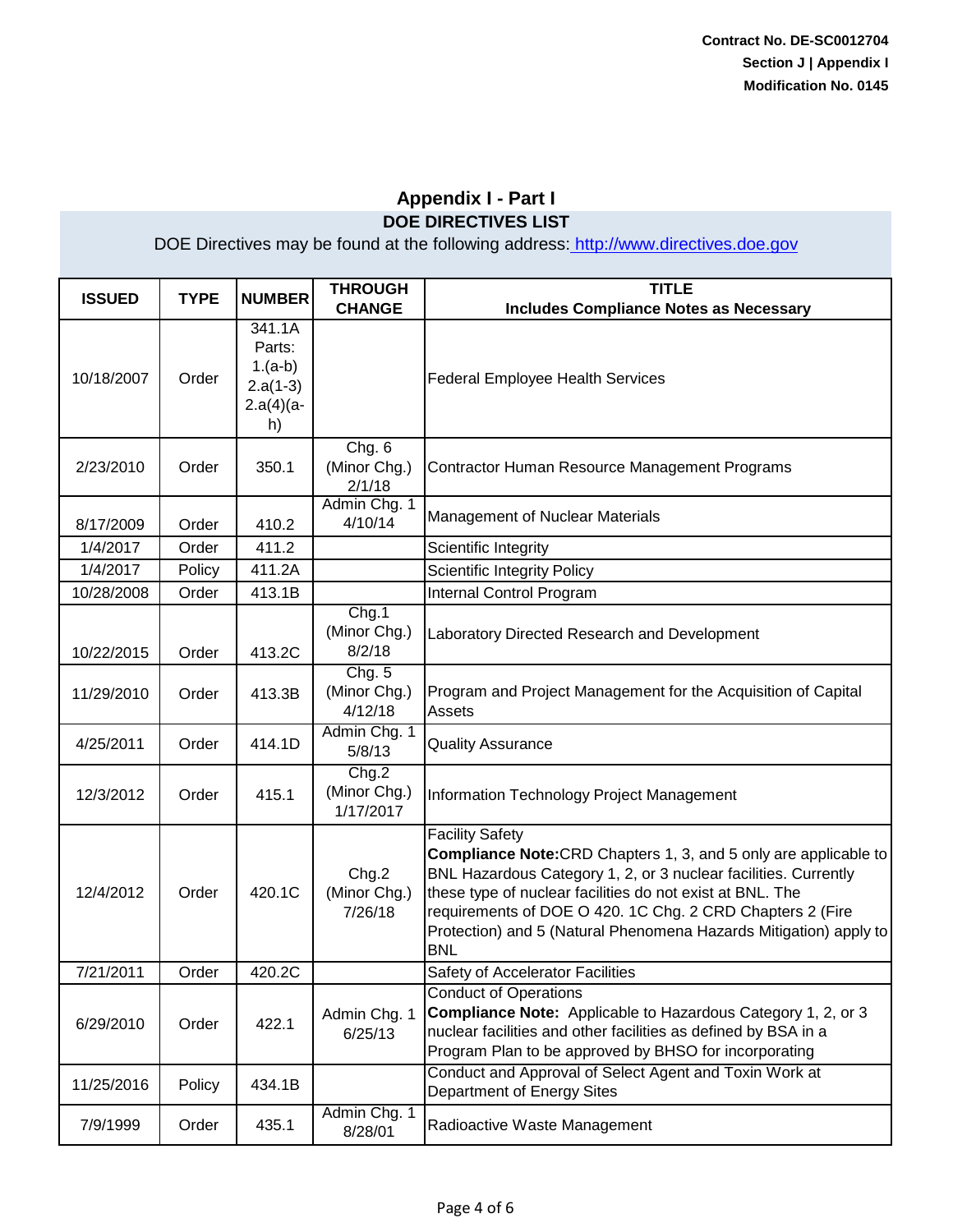| <b>ISSUED</b> | <b>TYPE</b> | <b>NUMBER</b> | <b>THROUGH</b><br><b>CHANGE</b>     | <b>TITLE</b><br><b>Includes Compliance Notes as Necessary</b>                                    |
|---------------|-------------|---------------|-------------------------------------|--------------------------------------------------------------------------------------------------|
| 7/9/1999      | Manual      | 435.1-1       | Admin Chg. 1<br>6/19/01             | Radioactive Waste Management Manual                                                              |
| 5/2/2011      | Order       | 436.1         |                                     | <b>Departmental Sustainability</b>                                                               |
| 11/27/2002    | Order       | 440.2C        | Admin Chg. 1<br>6/22/11             | Aviation Management and Safety                                                                   |
| 3/7/2008      | Manual      | 441.1-1       | Chg. 1<br>(Admin Chg.)<br>02/24/16  | Nuclear Material Packaging Manual                                                                |
| 1/31/2019     | Order       | 442.1B        |                                     | Department of Energy Employee Concerns Program                                                   |
| 7/29/2011     | Order       | 442.2         | Chg.1<br>(Pg.Chg.)<br>10/4/2016     | Differing Professional Opinions for Technical Issues Involving<br>Environment, Safety and Health |
| 3/7/2011      | Order       | 443.1B        | Chg. 1<br>(Pg.Chg.)<br>4/21/16      | Protection of Human Research Subjects                                                            |
| 7/21/2011     | Order       | 452.8         |                                     | Control of Nuclear Weapon Data                                                                   |
| 7/15/2016     | Order       | 456.1A        |                                     | The Safe Handling of Unbound Engineered Nanoparticles                                            |
| 2/11/2011     | Order       | 458.1         | Admin Chg. 3<br>1/15/13             | Radiation Protection of the Public and the Environment                                           |
| 12/20/2016    | Order       | 460.1D        |                                     | Hazardous Materials Packaging and Transportation Safety                                          |
| 12/22/2004    | Order       | 460.2A        |                                     | Departmental Material Transportation and Packaging Management                                    |
| 6/4/2008      | Manual      | 460.2-1A      |                                     | Radioactive Material Transportation Practices Manual                                             |
| 11/23/2016    | Order       | 470.3C        |                                     | Design Basis Threat (DBT) Order                                                                  |
| 7/21/2011     | Order       | 470.4B        | Chg.2<br>(Minor Chg.)<br>1/17/2017  | Safeguards and Security Program                                                                  |
| 6/2/2014      | Order       | 470.5         |                                     | Insider Threat Program                                                                           |
| 9/2/2015      | Order       | 470.6         | Chg.1<br>(Minor Chg.1)<br>1-11-2017 | <b>Technical Security Program</b>                                                                |
| 3/1/2010      | Order       | 471.1B        |                                     | Identification and Protection of Unclassified Controlled Nuclear<br>Information                  |
| 4/9/2003      | Order       | 471.3         | Admin Chg. 1<br>1/13/11             | Identifying and Protecting Official Use Only Information                                         |
| 4/9/2003      | Manual      | 471.3-1       | Admin Chg. 1<br>1/13/11             | Manual for Identifying and Protecting Official Use Only Information                              |
| 6/20/2011     | Order       | 471.6         | Admin Chg. 2<br>5/15/15             | <b>Information Security</b>                                                                      |
| 7/27/2011     | Order       | 472.2         | Admin Chg. 1<br>10/8/13             | <b>Personnel Security</b>                                                                        |